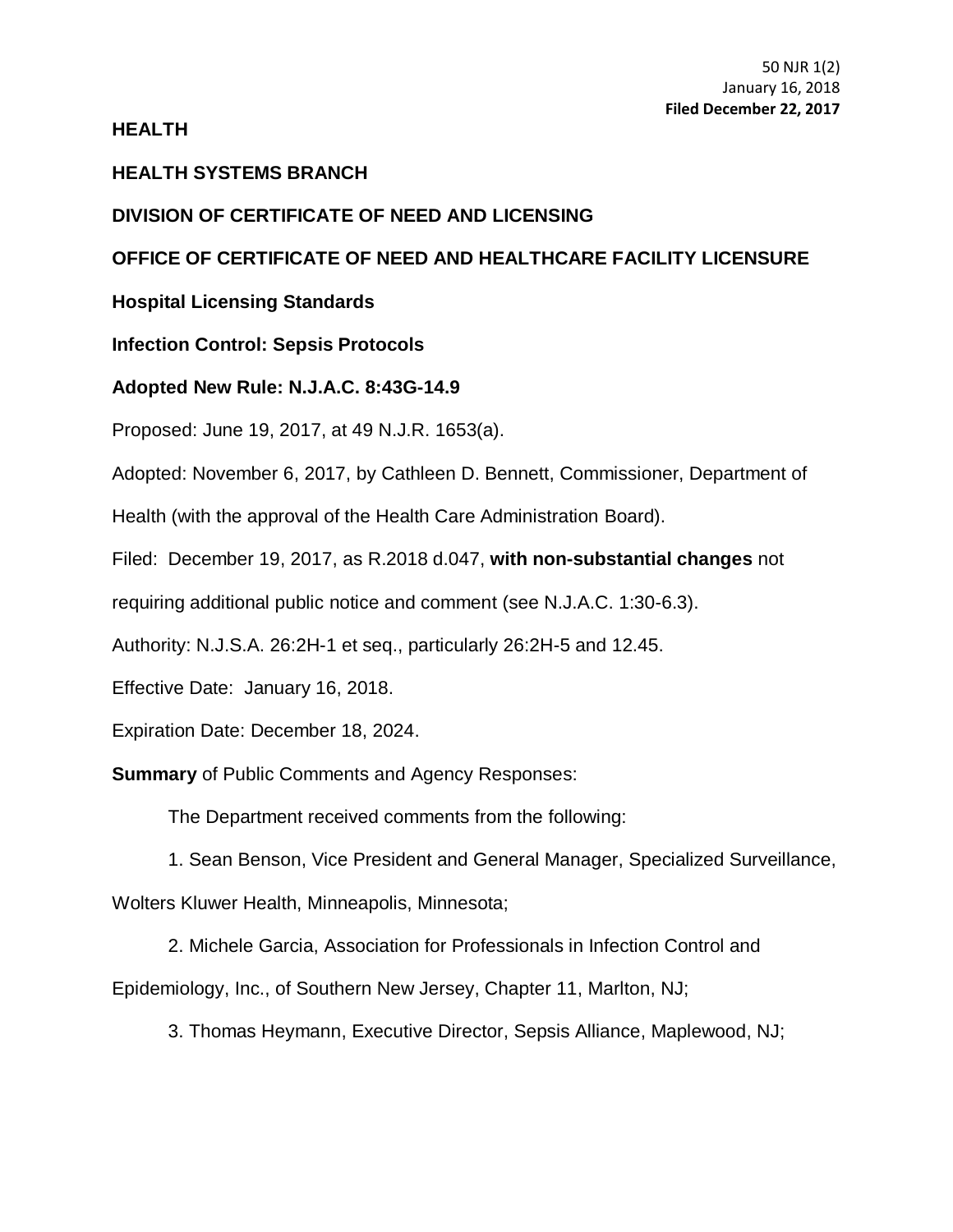4. Aline M. Holmes, DNP, RN, Senior Vice President, Clinical Affairs, New Jersey Hospital Association (NJHA), Princeton, NJ;

5. Sarah Lechner, Vice President, Policy Development and Government Affairs, RWJBarnabas Health, West Orange, NJ;

6. Melinda R. Martinson, General Counsel, Medical Society of New Jersey, Lawrenceville, NJ;

7. Sharon Parrillo, BSN, RN, CIC, and 2017 President of the Association for Professionals in Infection Control and Epidemiology, Inc., of Northern New Jersey;

8. Linda Schwimmer, JD, President and CEO, New Jersey Health Care Quality Institute, Princeton, NJ;

9. Ann Twomey, President, Health Professionals and Allied Employees,

AFT/AFL-CIO, Emerson, NJ;

10. K. Gilbert, Summit, NJ; and

11. Jessica Aubry, Blackwood, NJ Joshua Bartell, Blackwood, NJ Lisa Bartlett Davis, Sepsis Alliance, Colorado Springs, CO Linda Brennan, Yonkers, NY Linda Brennan, Rory Staunton Foundation, New York, NY Jaimie Cramer, Hammonton, NJ Rose Culliney, Sewell, NJ Cynthia DeMonte, Astoria, NY Kimberly Edwards-Wunderlich, Pelham, NH Geraldine Endicott, Mount Laurel, NJ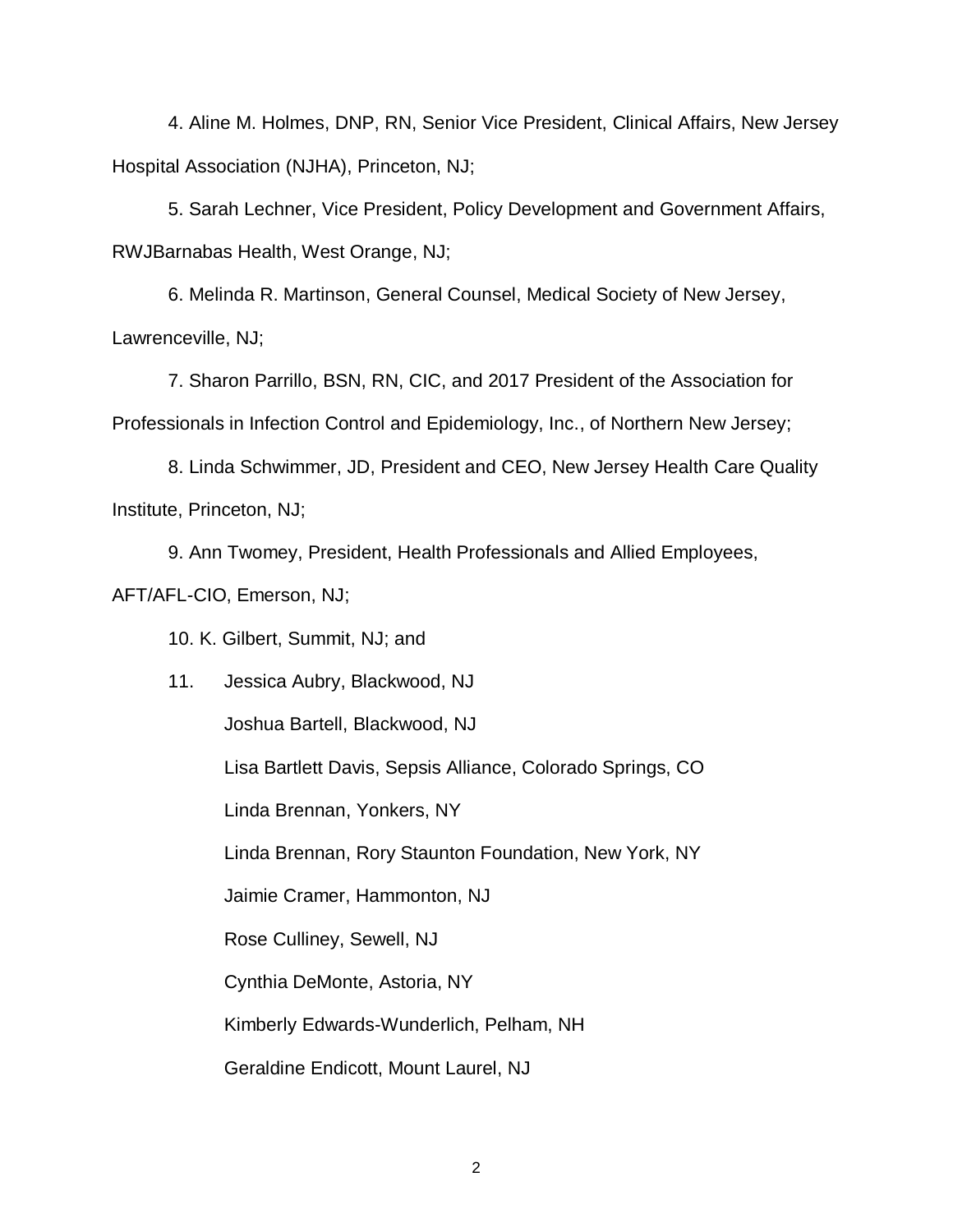Susanna Fitzgerald, South Bound Brook, NJ

William Fitzgerald, South Bound Brook, NJ

Deb Kelly

Ellen Labanowski, Cranford, NJ

Maryellen Magee, Marlton, NJ

Sandra Mclean, Blackwood, NJ

Eileen McMahon, Spring Lake, NJ

Megan Mortillite, Williamstown, NJ

Tara Nadzadi, Gibbstown, NJ

Sherita Nzali, Berlin, NJ

Celestial Piedra, Avenel, NJ

Justina Piedra, Avenel, NJ

Nick Purcell, East Windsor, NJ

Patricia Purcell, East Windsor, NJ

Jacqui Snype, Athleague, Roscommon, Ireland

Randee Speece, Cedarbrook, NJ

Randee Speece, West Berlin, NJ

Holly Streeter, Sewell, NJ

Harold Tamke, Matawan, NJ

Brittany Taylor, Williamstown, NJ

Dylan Taylor, Sewell, NJ

Freddy Taylor, Sewell, NJ

Frederick Taylor, Sewell, NJ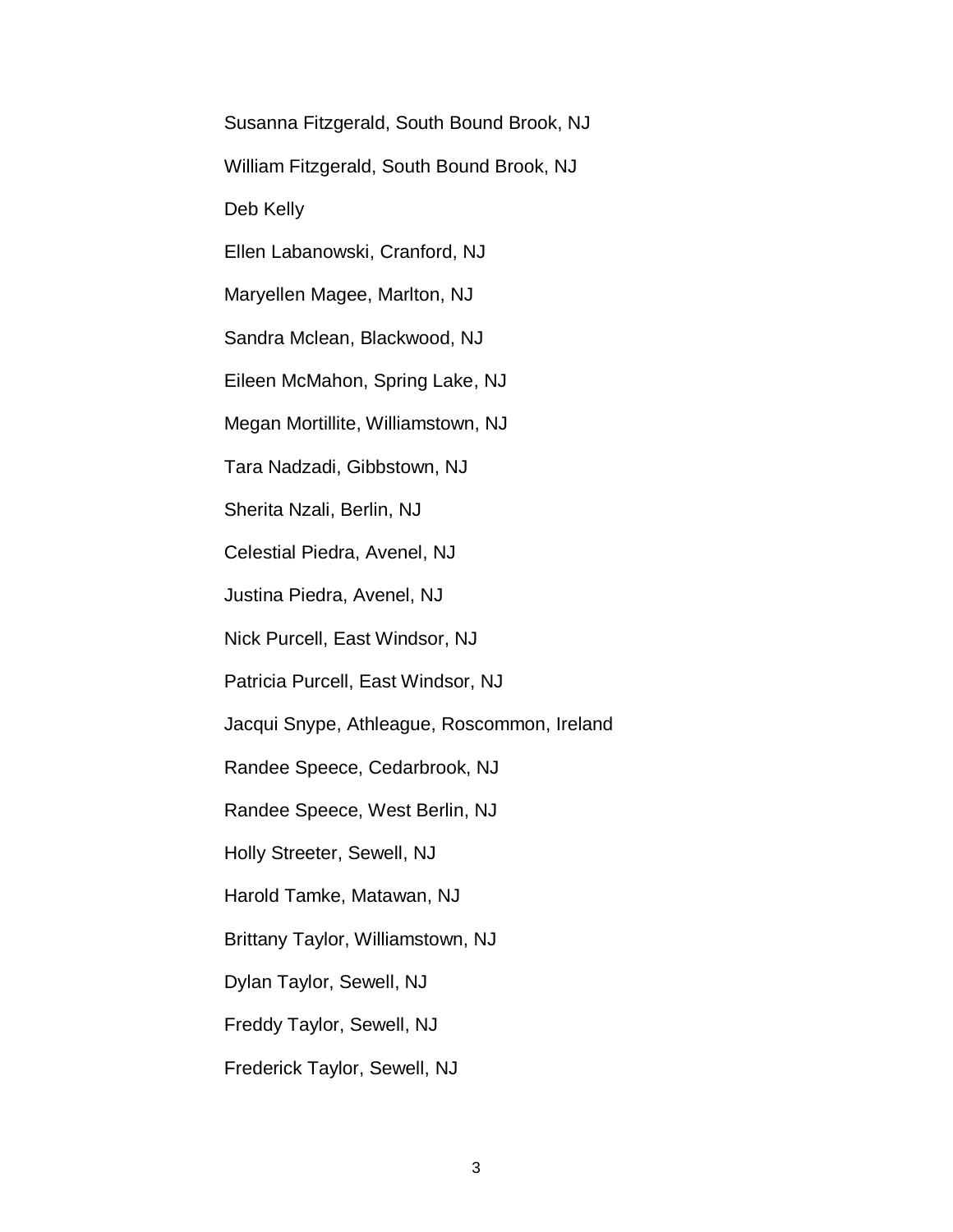Frederick Taylor, Jr., Sewell, NJ Nicole Taylor, Blackwood, NJ Nicole Taylor, Williamstown, NJ Terry Taylor, Sewell, NJ Theresa Taylor, Sewell, NJ Elizabeth Therrien, Tulsa, OK Danielle Z, West Deptford, NJ

Quoted, summarized, and/or paraphrased below, are the comments and the Department's responses. The numbers in parentheses following the comments below correspond to the commenter numbers above.

1. COMMENT: A commenter expresses "strong support for New Jersey's proposed rule revising the [State's] hospital licensing standards to include new evidence-based protocols to identify and treat cases of sepsis" and "applaud[s] New Jersey's leadership in taking steps to improve sepsis detection and treatment in hospitals, and release of the proposed new rule is timely. A report released just last month by the Agency for Health Research and Quality … found that cases of sepsis in hospitals tripled between 2005 [through] 2014. An earlier study presented at the American Thoracic Society's annual conference in May 2014 concluded that sepsis contributes close to half of all hospital deaths in the United States. Early detection and quick treatment for sepsis in the hospital setting is particularly important to prevent complications and hospital readmissions. A 2015 study published in the American Journal of Respiratory and Critical Care Medicine found that older adults are three times more likely to develop sepsis in the first three months after leaving a hospital than at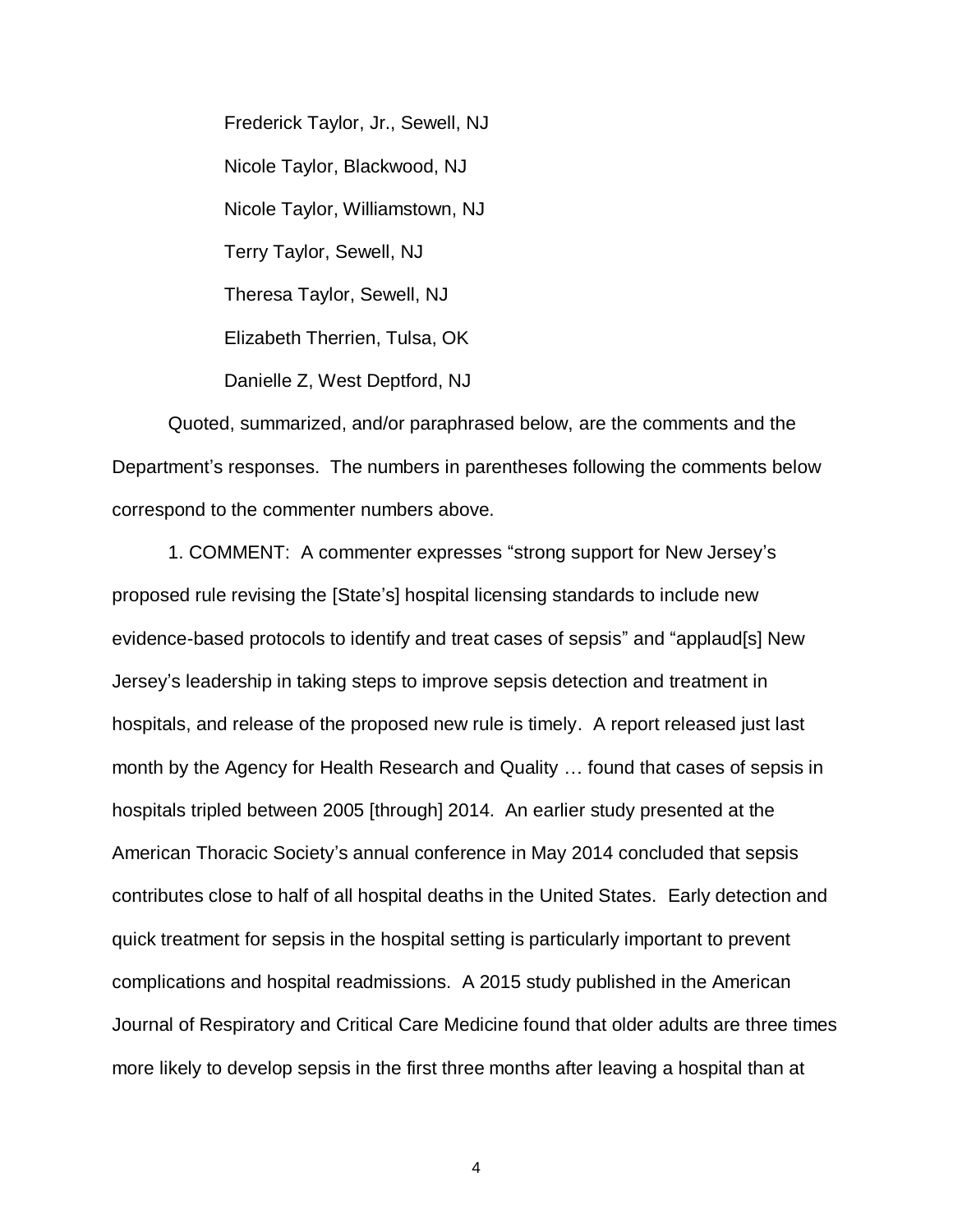any other time, and that the risk of sepsis is 30 [percent] higher for patients whose original hospital stay involved care for infections such as pneumonia. And a research letter published in February of this year in the Journal of the American Medical Association concluded that sepsis is associated with more hospital readmissions than myocardial infarction and heart failure. Requiring hospitals to establish, implement[,] and periodically update evidence-based protocols for the early identification and treatment of patients with sepsis has shown to be a particularly effective strategy to lower the number of inpatient deaths. [The States] of New York and Illinois both adopted similar protocols in 2013 and 2016, respectively. A recent study published in the New England Journal of Medicine concluded that the use of such protocols in New York hospitals was associated with lower risk-adjusted in-hospital mortality." (1)

2. COMMENT: A commenter is "in alignment with the aims of the proposed new rule … which seeks to protect patients from the dangers of sepsis through assuring effective protocols for its early identification and treatment." (2)

3. COMMENT: A commenter "welcomes and applauds the … commitment [of the Department] to saving lives and preventing serious injury from sepsis." The commenter "also [recognizes] the tremendous work already done in the [State] by the New Jersey Hospital Association[, which] has achieved an 11 [percent] reduction in sepsis mortality and generated impressive increases in the use of hospital-wide screening tools and adoption of hospital-wide sepsis protocols. The challenge will be to secure 100 [percent] participation across the [State], provide necessary resources and support to ensure that [New Jersey] hospitals can enjoy sustainable success, ensure that new [rule does] not create unintended negative consequences, and make the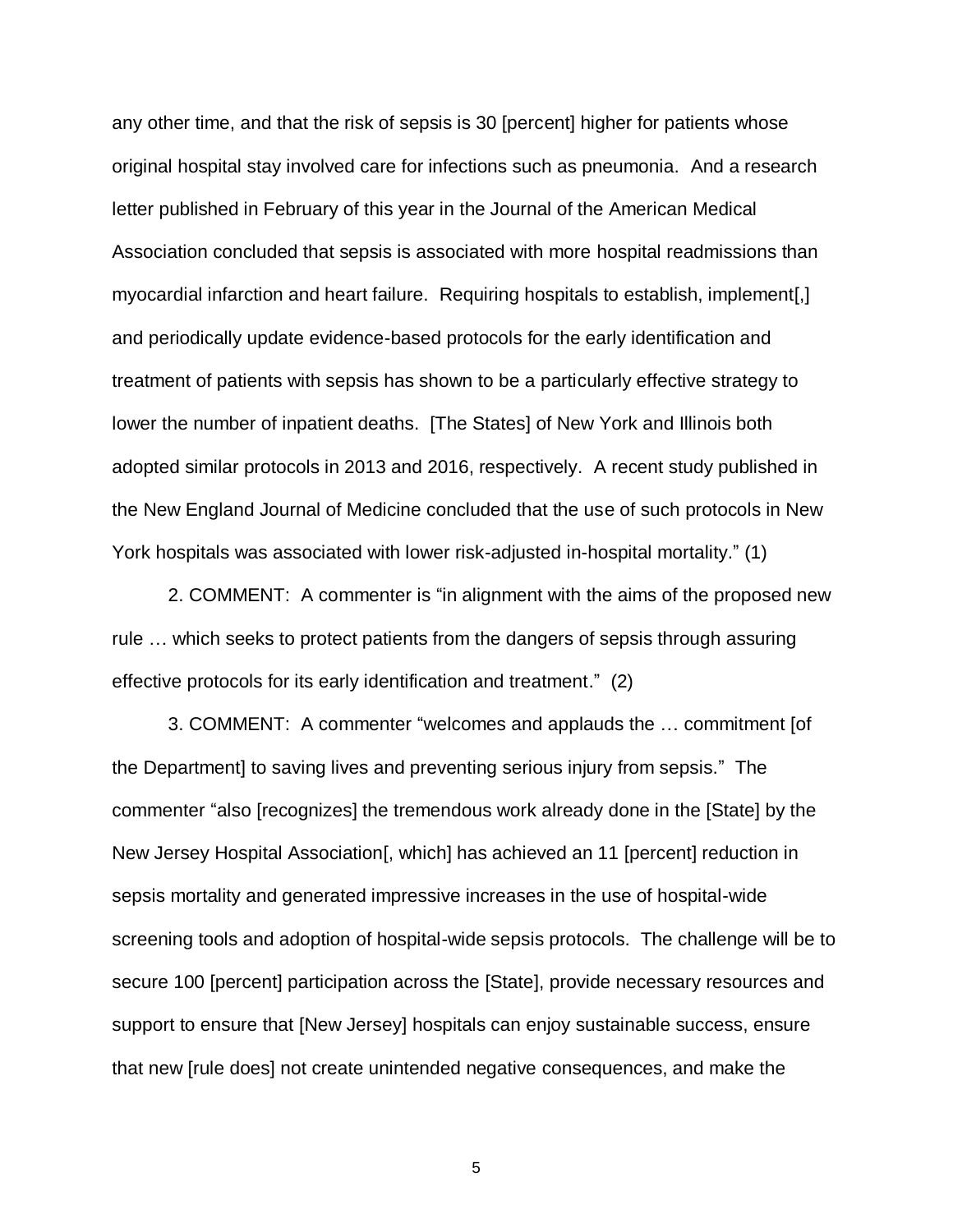[State's] residents aware of sepsis as a medical emergency so they know to seek treatment as early as possible (a critical component for successful sepsis treatment)." The commenter "supports the promulgation of N.J.A.C. 8:43G-14.9 that would require [New Jersey] hospitals to institute a sepsis protocol and require training of hospital personnel among other things…. This rule is an important step toward leveraging the good work that has been done already to make sepsis a rare cause of death and disability in … New Jersey. [The commenter] looks forward to working with the [Department], the New Jersey Hospital Association, New Jersey's hospitals, [State] wide community leaders, and the … public to ensure that New Jersey becomes a national leader in sepsis prevention, early identification[,] and treatment." (3)

4. COMMENT: A commenter states, "Over the past two and a half years, [the] NJHA and its Institute for Quality and Patient Safety, have led the New Jersey Sepsis Learning Action Collaborative (the Collaborative) to a 13 percent decrease in [Statewide] sepsis mortality by providing support to hospitals in the assessment, design and implementation of comprehensive practices that allow for both early sepsis identification and rapid treatment of septic patients. Through the Collaborative's efforts, [the] NJHA has and will continue to:

[(1)] Provide acute and post-acute healthcare organizations with updates on evidence-based guidelines and strategies to identify and manage sepsis in both adult and pediatric populations;

[(2)] Consult with subject matter experts in the field of sepsis and critical care medicine to create education and training opportunities for clinicians;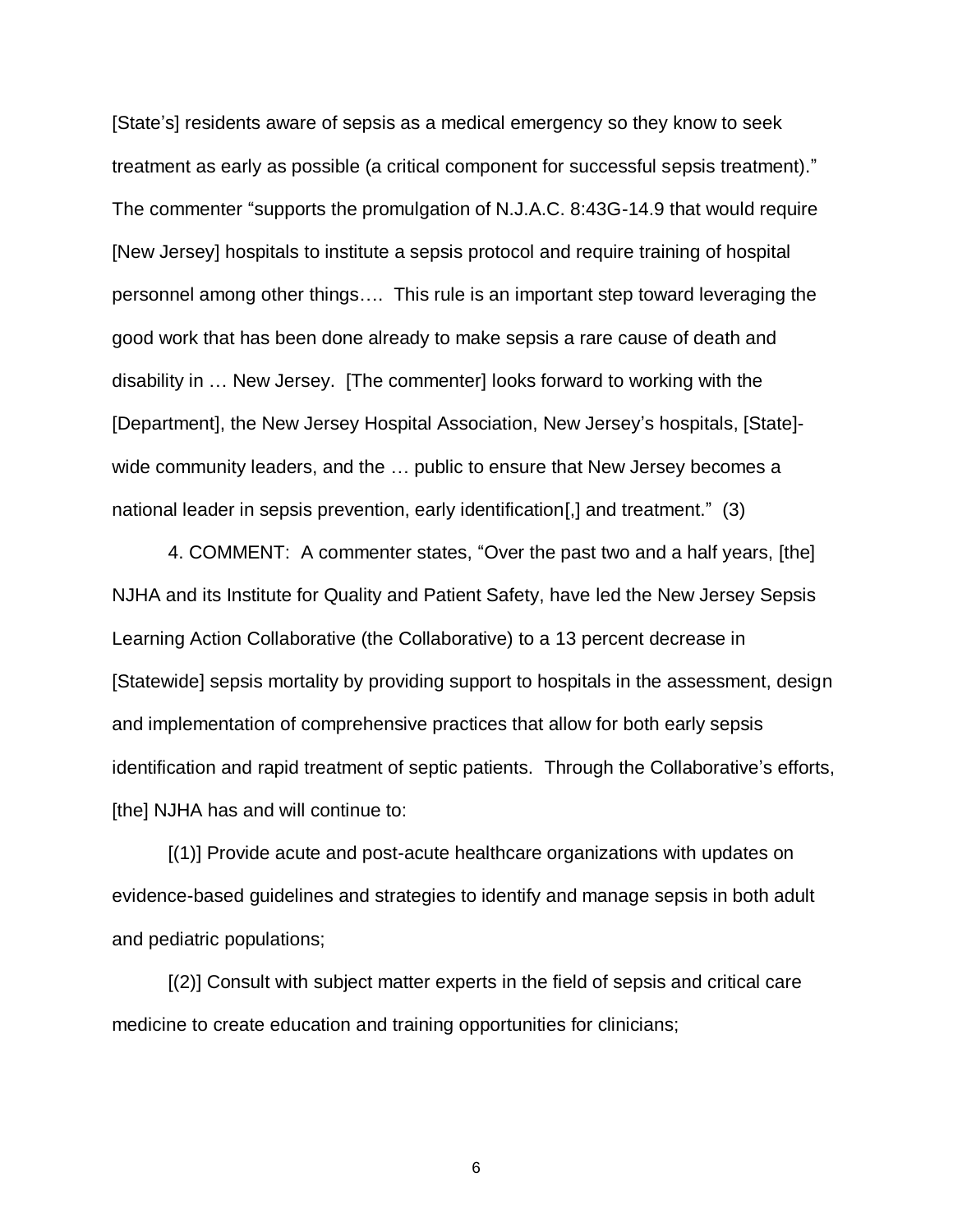[(3)] Measure, monitor and provide [State]- and hospital-level feedback reports for sepsis mortality and associated outcomes ([that is,] sepsis-related readmissions); and

[(4)] Engage patients and families in a better understanding of sepsis-related harm and prevention efforts."

The commenter "supports the … proposed rule that would require hospitals to establish, implement[,] and periodically update evidence-based sepsis protocols for the early identification and treatment of patients in various levels of sepsis (sepsis and septic shock) and to train staff with clinical responsibilities in the sepsis protocols." The commenter "also supports the [Department's] recommendation to allow hospitals to develop their own protocols based on current national and international best practices, rather than mandating a strict protocol for all facilities to follow. This is especially important because of the ever-evolving research on the care of patients with sepsis, here in the United States and internationally. Hospitals must be allowed to adjust their protocols as needed based on the most current evidence at that time, rather than be locked into a protocol that may quickly become outdated." (4)

5. COMMENT: A commenter "appreciates the Department's continuing efforts to improve patient safety and encourage collaboration within the field…." (5)

6. COMMENT: A commenter "recognizes the success of [the NJHA's] Institute for Quality [and] Patient Safety and the Surviving Sepsis Campaign's 2015 Sepsis Learning—Action Collaborative [and] fully supports the … proposed new rule that will require hospitals to establish, implement, and periodically update evidence-based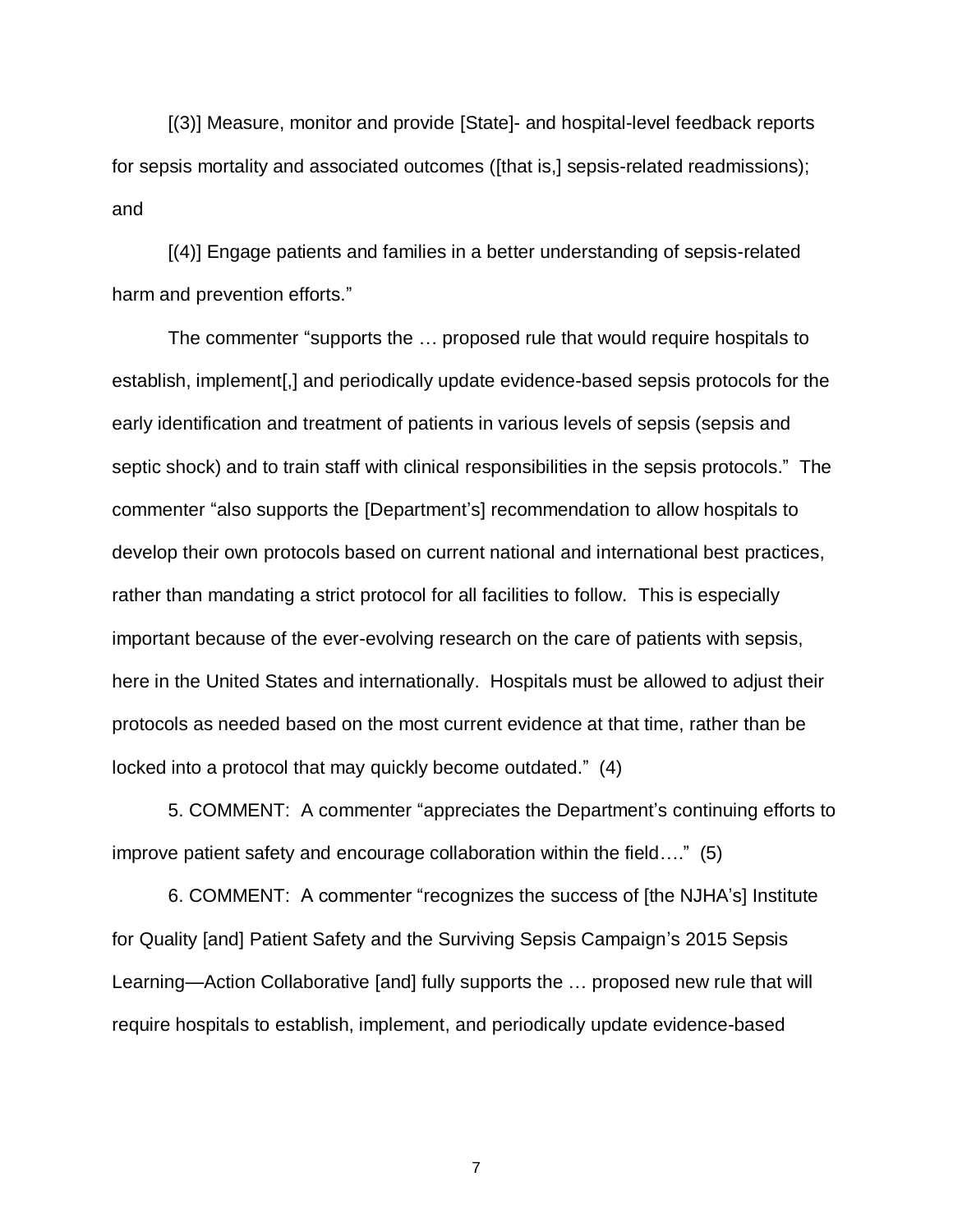sepsis protocols for the early identification and treatment of patients with sepsis and to train staff in the sepsis protocols." (6)

7. COMMENT: A commenter supports "the best practices of hospitals having robust sepsis screening, treatment protocols, staff training[,] and quality improvement programs…." (7)

8. COMMENT: A commenter "commends the … Department … for issuing [a] proposed [new rule] establishing mandated sepsis protocols and training for New Jersey hospitals, [urges] adoption[,] and [recommends] additional [rulemaking] to strengthen [the] impact [of the proposed new rule] on reducing the mortality rate and patient harm from failure to identify and treat sepsis in a timely manner….

Sepsis prevalence in New Jersey is a cause of concern for all. Nearly 300,000 people in the United States die every year from sepsis. The potentially life-threatening nature of the infection does not discriminate — killing and maiming young and old, healthy and sick alike. The swiftness with which the infection spreads through the body and affects organs means that early detection and treatment is vital to survival and cure. As attention on sepsis has increased, international and national guidelines for sepsis management have been designed and tested. Clinical studies show that quick identification and administration of antibiotics and other treatment improves survival. International guidelines recommend the administration of broad-spectrum antibiotics within [one] hour of sepsis recognition and fluids within three hours. The three-hour Severe Sepsis and Septic Shock: Management Bundle (Composite Measure) has been adopted by the Centers for [Medicare and Medicaid Services] (CMS) as part of its inpatient Quality Reporting and will be part of the publicly reported measures included in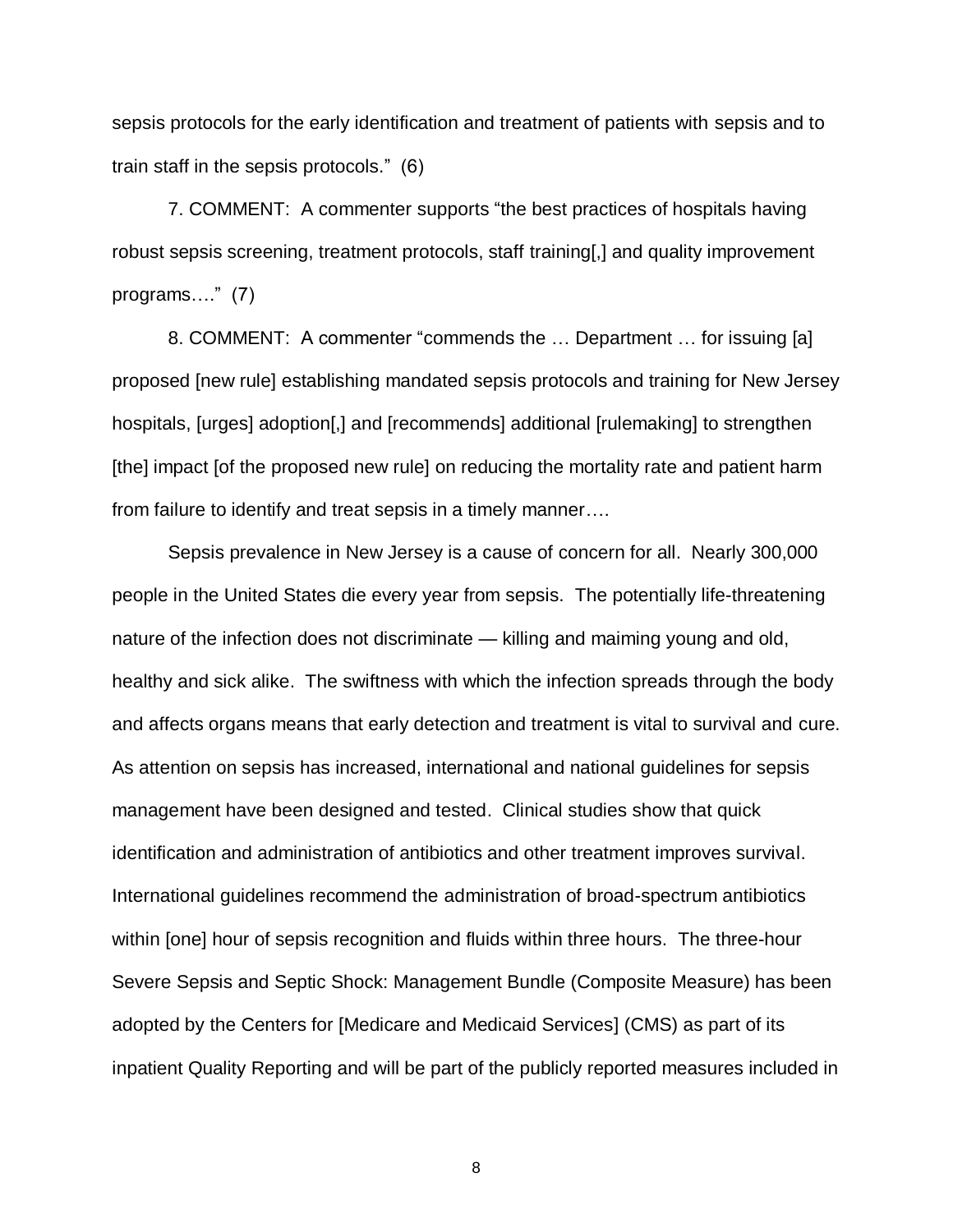2018 Hospital Compare with 2017 data. The National Quality Forum has endorsed two sepsis bundle measures citing an improvement of 8.75 [percent] of saving a patient over not following it. And [state] governments in Illinois (Gabby's Law) and New York (Rory regulations) have responded with mandatory regulations for establishing and following sepsis protocols."

The commenter "commends the [NJHA] for recognizing that [State] hospitals could improve performance in swift sepsis identification and treatment. By creating a Sepsis Learning Collaborative, 'to spread evidence-based sepsis interventions beyond intensive care units and emergency departments to medical surgical patient populations' through 'a systems-based approach to harness the combined power of physician and nursing leadership, executive support, clinical expertise, unit-based engagement and information technology to reduce sepsis.' [The] NJHA began the work to identify best practices and train hospital staff on sepsis early recognition screening and standardized sepsis treatment protocols."

The commenter states that "it is essential to establish [a] mandatory protocol [rule] because[,] although the voluntary actions of the [NJHA's] Sepsis Learning Collaborative have shown some progress, the rates of sepsis mortality in New Jersey continue to hover between 25 and 30 [percent] since 2015 (the year the Collaborative was established). The Collaborative's data shows a slow slope of improvement; yet, the mortality rate varies over each quarter with some quarters showing improvement and other quarters indicating backsliding. Clearly, more must be done.

For example, according to the Collaborative data, almost 70 [percent] of hospitals still do not include 'sepsis or previous infection' in their readmission risk screening,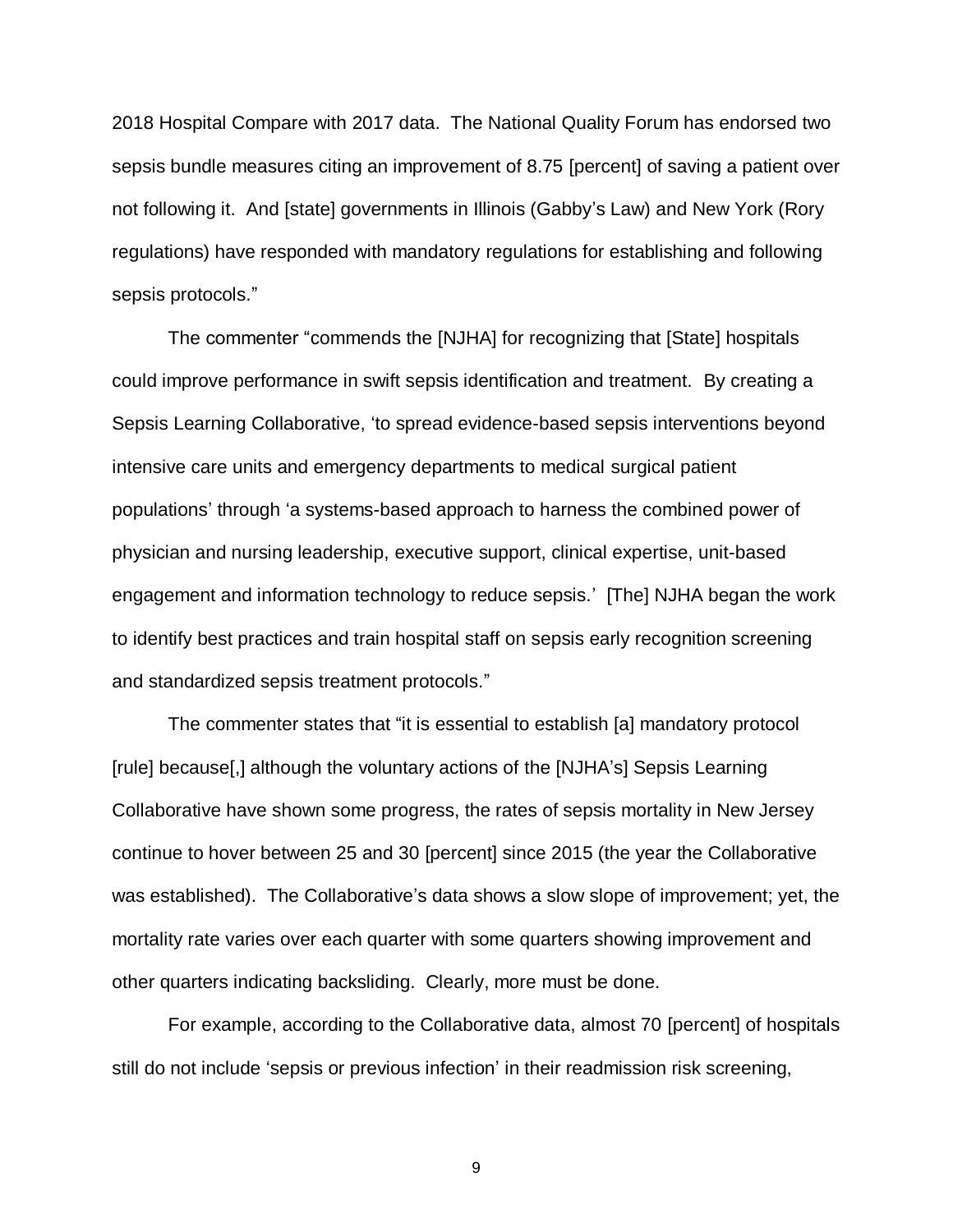despite studies showing that these patients are most likely to decline and are at high risk of complications or developing sepsis upon discharge. [The proposed new rule at N.J.A.C. 8:43G-14.9] will add the force of law to ensure better compliance with the internationally and nationally endorsed protocols." (8)

9. COMMENT: A commenter "commends the … Department … for proposing a rule to require hospitals to establish evidence-based protocols to prevent sepsis." The commenter "likewise applaud[s] the success of the New Jersey 2015 Sepsis Learning— Action Collaborative in reducing severe sepsis mortality by nearly 11 percent by September 2016 among the participating hospitals [Statewide], resulting in nearly 400 lives saved from septic shock."

The commenter "agree[s] that better screening, identification[,] and treatment will save lives, improve outcomes[,] and reduce costs. The cost of sepsis in lives and quality of life is staggering. The national incidence rate of sepsis is growing by eight percent each year. Sepsis was the seventh leading cause of death in New Jersey in 2015, increasing by nearly 10 percent in just one year. Identifying and treating patients early will not only save lives, but will reduce the enduring physical and psychological effects of severe sepsis among survivors, including disabling pain, amputations, decreased cognitive functioning, hallucinations, and kidney and respiratory problems. [(Citation omitted.)] One study found that severe sepsis is associated with enduring cognitive and functional limitations among the elderly. [(Citation omitted.)]

The cost of sepsis to the economy and in healthcare dollars is also astonishing. The Healthcare Cost and Utilization Project of the Agency for Healthcare Research and Quality [of the United States] Department of Health and Human Services found that in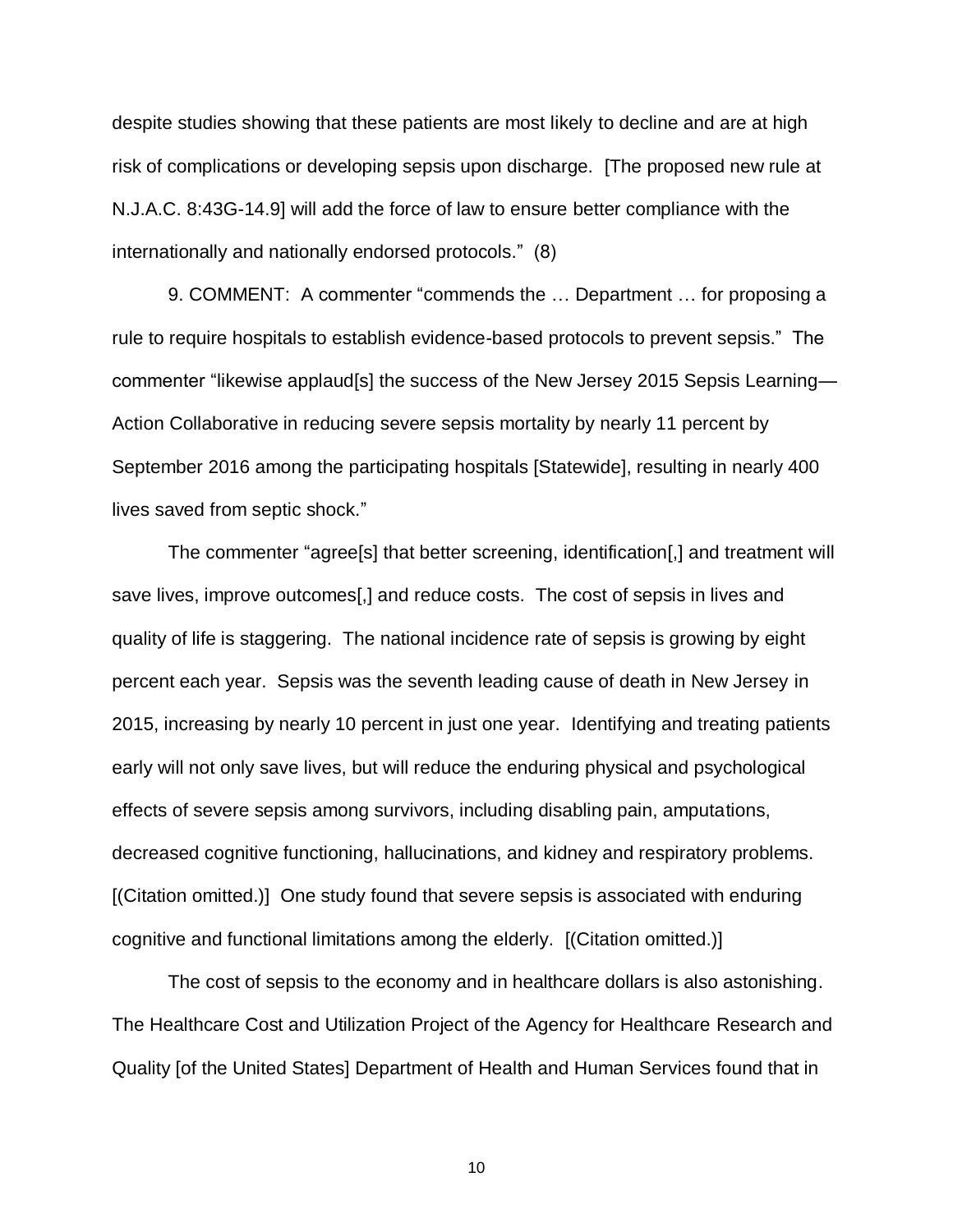2013, sepsis was the most expensive condition treated in hospitals in the United States, accounting for over \$23.7 billion, 6.2 percent of the aggregated annual cost of all hospitalizations. [(Citation omitted.)] Not counted in these estimates are the costs to families in terms of lost income and nursing home care.

Implementing this rule makes sense. It would require hospitals to establish, implement, and update evidence-based protocols based on guidelines provided by the National Quality Forum, the Hospital Improvement Innovation Network of the Health Research and Educational Trust and the Surviving Sepsis Campaign.

The training requirements described (clinical staff must receive training in sepsis protocols within six months of the effective date of the rule, within six months of hire, and annually thereafter) are appropriate."

The commenter is "encouraged that the Department … considers sepsis a priority." (9)

10. COMMENT: Commenters submitted, alone and in combination, the following statements:

"I want mandatory, life-saving sepsis protocols in New Jersey hospitals!"

"Treat sepsis earlier."

"Please do whatever you can to make sepsis treatment in hospitals a higher priority. Thank you."

"Please pass this proposal. Long overdue."

"[New Jersey hospital] staff … need to be educated about sepsis. Please help NJ save lives."

"I agree that everyone should know about [sepsis]."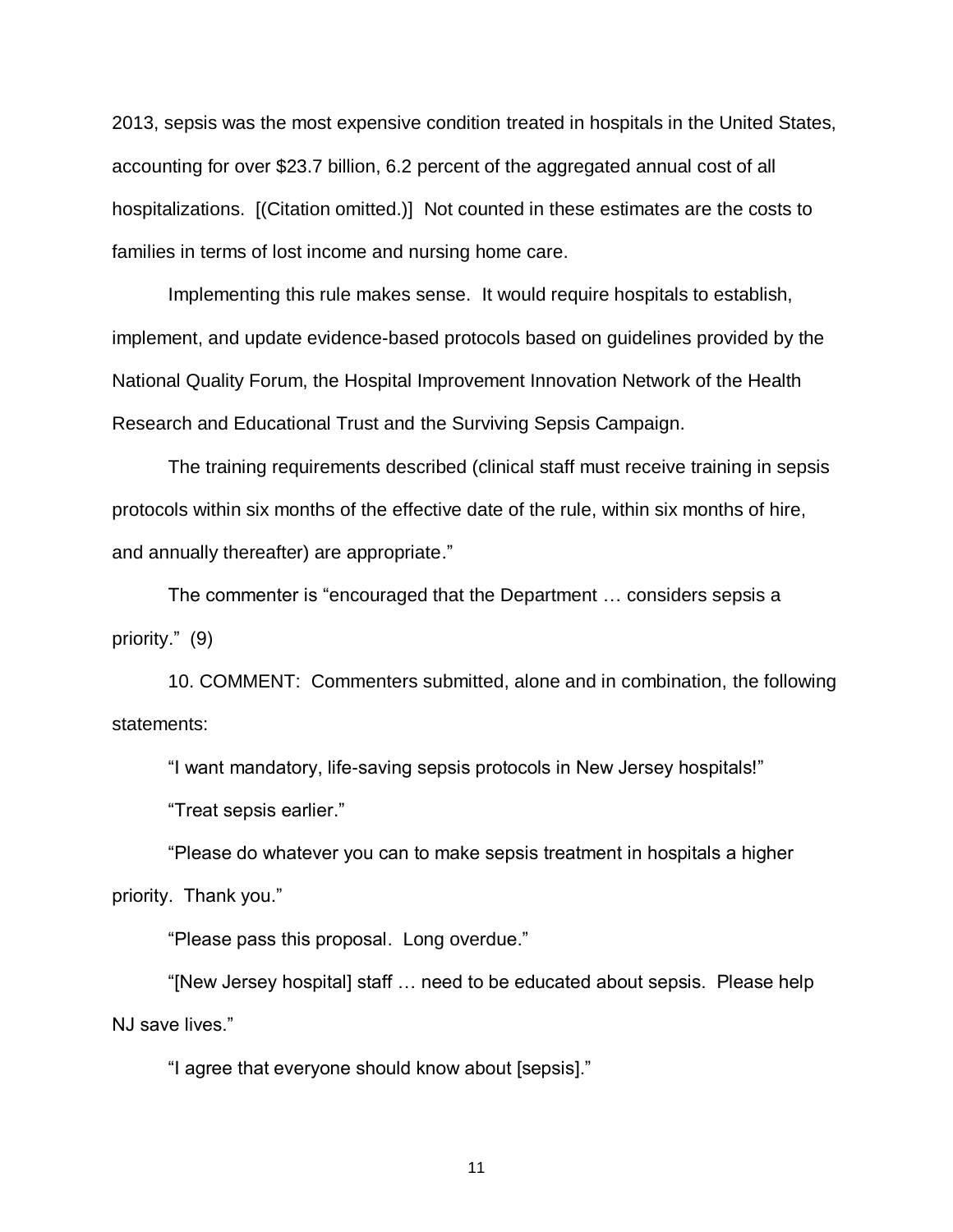"Stop. Think. Sepsis."

"Please pass this protocol and stop unnecessary deaths from sepsis."

"Enact Rory's Law" (a reference to a New York statewide mandate requiring all hospitals to adopt sepsis protocols, also known as "Rory's Regulations," promoted by the Rory Staunton Foundation).

"According to the New England Journal of Medicine, these protocols have saved thousands of lives in [New York. Every state] needs to implement! Congrats on taking the lead!!!"

"I am trying to get a mandatory sepsis protocol law passed in [another state]. Please pass this in NJ! Sepsis was the seventh leading cause of death — Very possibly much higher if death certificates cited sepsis accurately, they often say complications of pneumonia, UTI, etc. but if you die from an infection, you die from sepsis. Hospitals should implement — Please train them to get a proper physical exam and medical history…. The New Jersey hospital — Why do we have to initiate mandatory protocols in every [state]? I am currently fighting for the same in [another state]. It's silly we have to fight in every [state] when it should have been done years ago and many families wouldn't have watched their loved ones suffer and die. Please pass this law! … Thank you and God bless!"

"I WANT SEPSIS AWARENESS for every single person who works in an ER and hospital. I want every ER doctor to KNOW they have to MOVE FAST when sepsis is a possibility and TIME IS ESSENTIAL! I want it on every admission form they complete — 'COULD IT BE SEPIS? — yes or no.' … Post-Sepsis Syndrome is real, and continues long after the infection is resolved…. I would hope that awareness would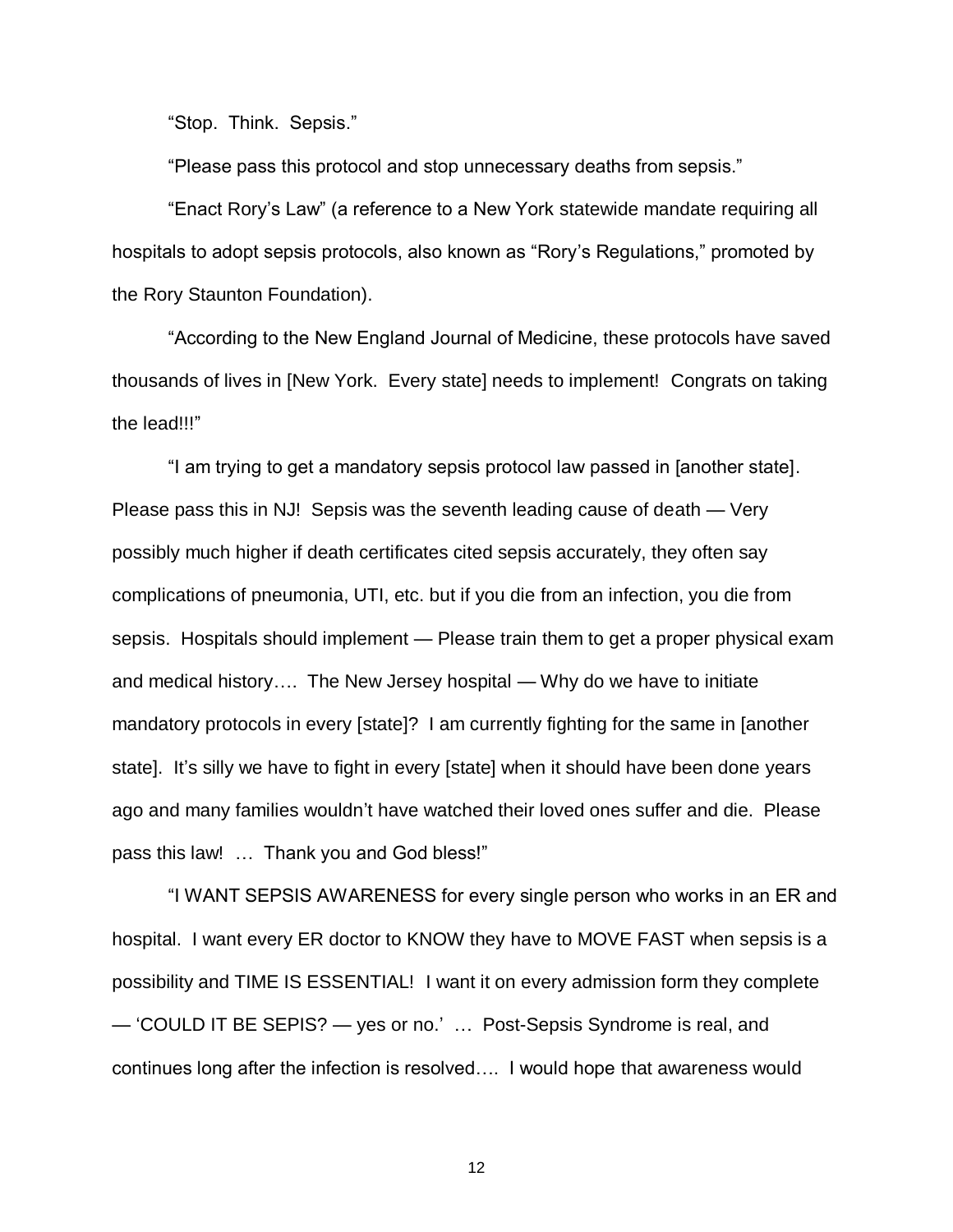help others be treated quickly so that it might not have as devastating an effect on them…. I want more people to survive and I want greater awareness and faster treatment for patients. Please help save lives. Please make 'Could it be Sepsis?' the first thing an ER doctor thinks. And make the second thing they think 'Get me antibiotics ASAP.' Thank you."

Some of these commenters supplemented their statements with compelling personal stories of the experiences of themselves and/or their family members in having had sepsis. Their comments describe situations that may have had better outcomes if sepsis indicia were recognized and treated earlier, as exemplification of the need for New Jersey to implement protocols for early recognition of, and response to, sepsis. The Department is not reiterating these stories as they could expose the individually identifiable health information of the commenters and others. (11)

RESPONSE TO COMMENTS 1 THROUGH 10: The Department acknowledges the commenters' support of the proposed new rule.

The Department acknowledges the initiatives of certain commenters to develop, recommend, support, and/or voluntarily participate in, the Statewide assessment, design, and implementation of sepsis screening tools and model protocols.

The Department notes data that the Center for Health Statistics of the Department compiles in its *Complete Health Indicator Report of Deaths due to Septicemia (Sepsis)* (last updated July 10, 2017) (NJ Sepsis Report), available from the New Jersey State Health Assessment Data (NJSHAD) System at [https://www26.state.nj.us/doh-shad/indicator/complete\\_profile/SepticemiaDeath.html.](https://www26.state.nj.us/doh-shad/indicator/complete_profile/SepticemiaDeath.html) The NJ Sepsis Report states that as of 2015, the "age-adjusted death rate due to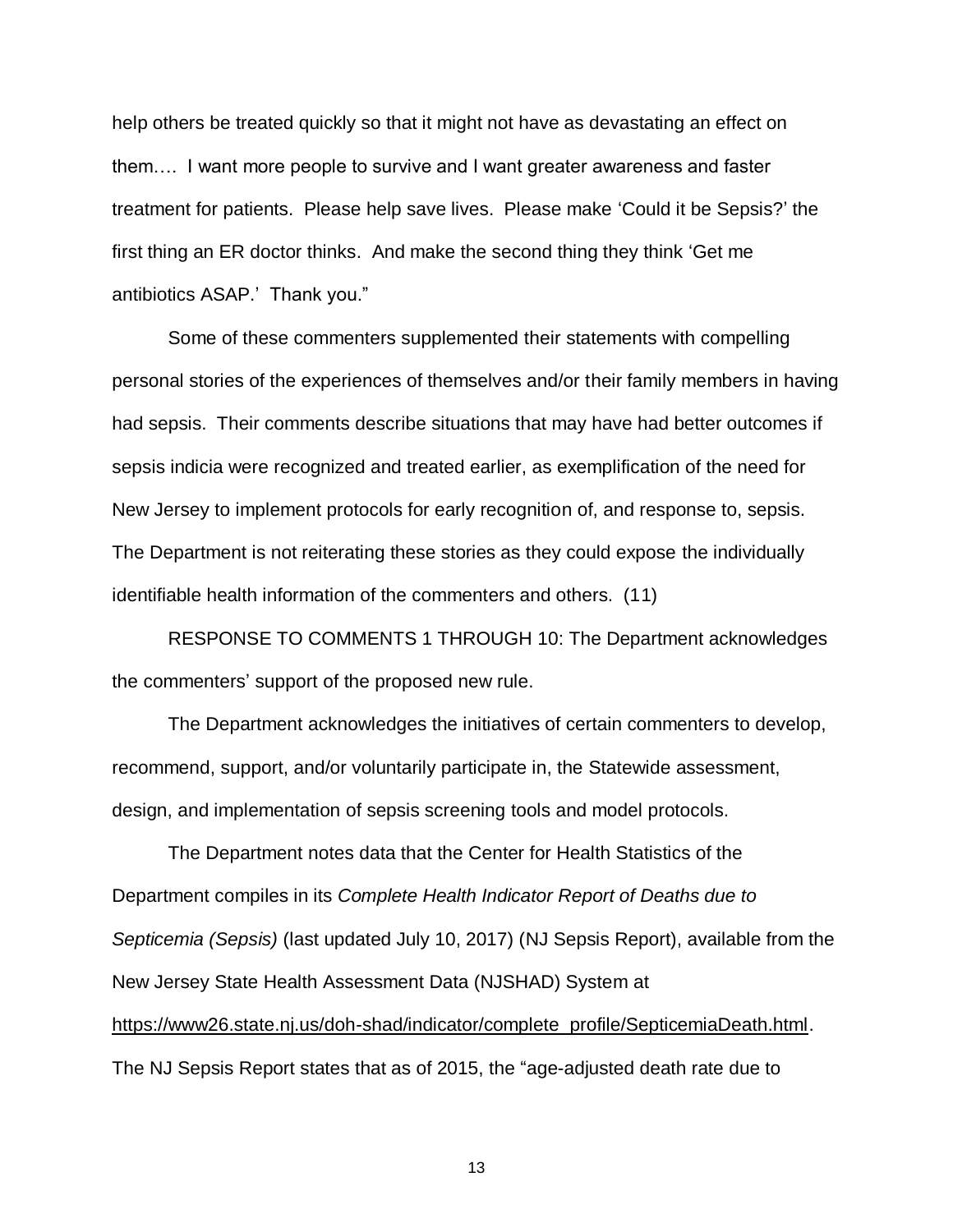septicemia is lower than it was a decade ago but appears to be on the rise again. In New Jersey, nearly 2,000 deaths each year are due to septicemia … The New Jersey age-adjusted death rate due to septicemia is 1.6 times that of the nation … It is one of only two leading [causes] of death for which New Jersey's rate is higher than that of the [United States]. New Jersey has the fourth highest age-adjusted death rate due to septicemia among all 50 states and [the District of Columbia]. The three highest states are all in the southeast … New Jersey is the northernmost [state] in a contiguous cluster of states with high sepsis mortality in the Southeastern and mid-Atlantic [United States]." (Internal citations omitted.) The NJ Sepsis Report states that the State sepsis mortality rate in 2012 was 16 percent, in 2013 was 17 percent, in 2014 was 16.5 percent, and in 2015 was 17.9 percent.

As the comments support the proposed new rule at N.J.A.C. 8:43G-14.9, the Department will make no change on adoption in response to the comments.

11. COMMENT: A commenter states that the establishment of proposed new N.J.A.C. 8:43G-14.9 "within … Subchapter 14 Infection Control [of the Hospital Licensing Standards at N.J.A.C. 8:43G] is inconsistent with past successful efforts within New Jersey to address sepsis. The New Jersey 2015 Sepsis Learning—Action Collaborative facilitated by The Institute for Quality and Patient Safety (IQPS) of the New Jersey Hospital Association (NJHA) in partnership with the Surviving Sepsis Campaign demonstrated the effectiveness of leveraging hospitals' [quality] programs and processes to convene multidisciplinary working groups within their organizations to address the challenge of sepsis." The commenter "therefore [recommends] that the oversight of … [the] proposed [new rule] be assigned to the Subchapter 27 Continuous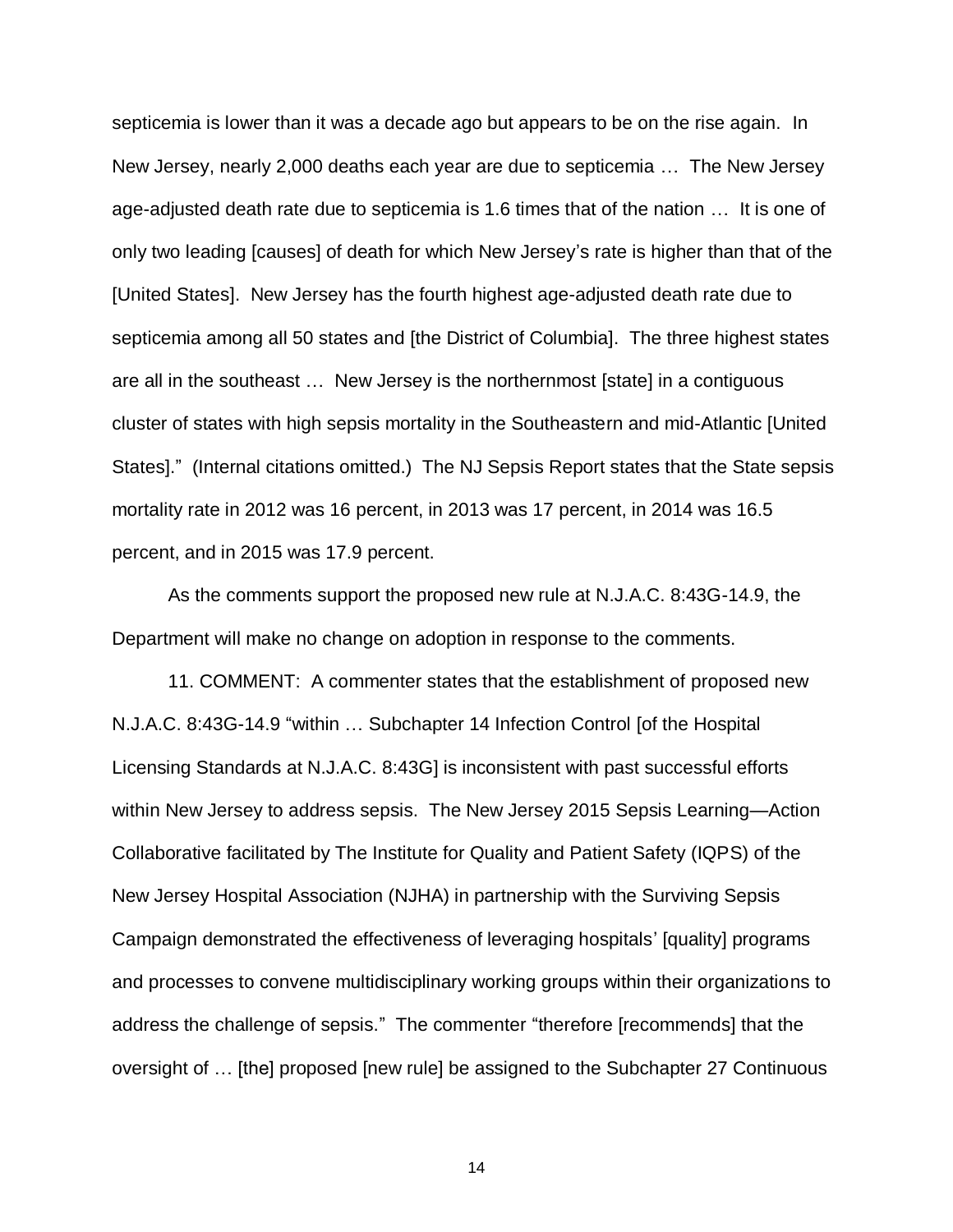Quality Improvement [of the Hospital Licensing Standards,] allowing … a multidisciplinary approach under the direction of [quality improvement] staff which would include expert guidance from [infection prevention] staff." (2)

12. COMMENT: A commenter states that "the development, implementation, and monitoring of [hospital] programs [establishing best practices for robust sepsis screening, treatment protocols, staff training, and quality improvement] must be handled with a multidisciplinary approach [that includes,] at minimum[,] nursing, medicine, pharmacy, laboratory, staff development[,] and continuous quality monitoring under the direction of [quality improvement] staff, with consultation and expert guidance provided by [infection control staff] as required." The commenter opposes the proposed establishment of new N.J.A.C. 8:43G-14.9 within Subchapter 14 Infection Control of the Hospital Licensing Standards, "as this places the responsibility of the" proposed new rule at N.J.A.C. 8:43G-14.9 under hospitals' infection control programs. The commenter recommends that "oversight of [the proposed new rule] and its proposed requirements be assigned to … Subchapter 27 Continuous Quality Improvement [of the Hospital Licensing Standards], allowing … a multidisciplinary approach to implementation and monitoring." (7)

RESPONSE TO COMMENTS 11 AND 12: The Department acknowledges the commenters' concerns, but disagrees with the assertion that it should codify the proposed new rule within Subchapter 27, Continuous Quality Improvement, of the Hospital Licensing Standards at N.J.A.C. 8:43G. A hospital's continuous quality improvement program undertakes oversight, monitoring, and data collection and analyses of hospital practices, which it shares with other hospital departments to drive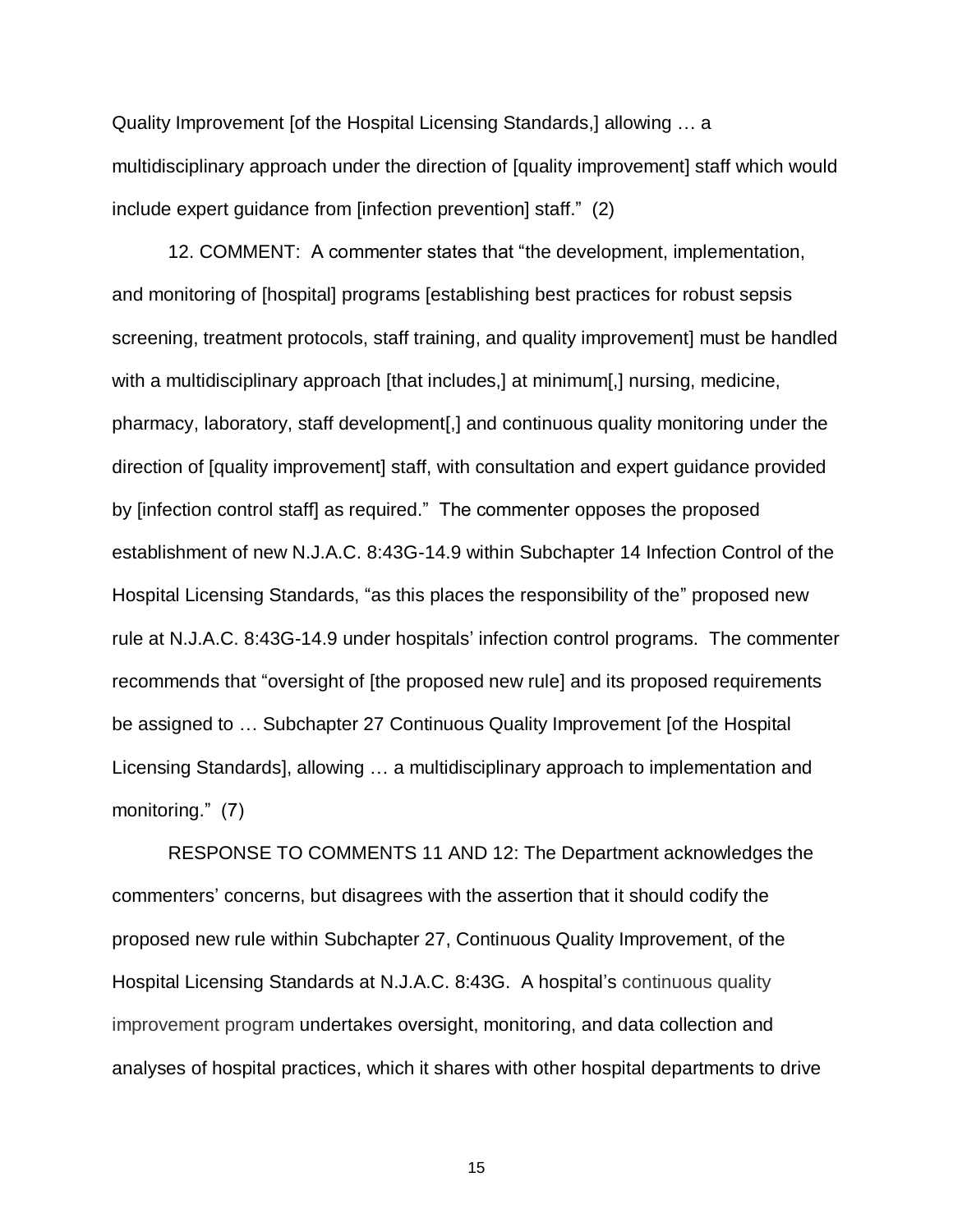improvements. See N.J.A.C. 8:43G-27.5. Continuous quality improvement programs do not develop and institute clinical protocols; rather, they analyze the effectiveness and outcomes of those protocols to offer evidentiary support to inform other hospital departments' review and updating of their discipline-specific processes. *Ibid.* A hospital's infection control program has the clinical subject matter expertise to establish clinical protocols addressing sepsis prevention, identification, and response; therefore, Subchapter 14, Infection Control, is the proper subchapter within which to codify the proposed new rule.

For the foregoing reasons, the Department will make no change on adoption in response to the comments.

13. COMMENT: A commenter states "that there are several critical success factors to driving dramatic and sustainable reductions in sepsis mortality and morbidity [and encourages] the [Department] to work with New Jersey's health constituencies to properly address the following:

(1) The implementation of sepsis protocols at all hospitals and the regular reporting of outcomes so progress can be tracked across the [State], and poorer performing hospitals can be identified and supported[;]

(2) The training (and regular re-training) of all hospital staff on protocols and the identification and treatment of sepsis[;]

(3) The education of primary care providers in identification and treatment of sepsis (70 [percent] of sepsis patients have chronic ailments or recently were treated by a medical provider, making primary care a critical opportunity for patient education and early identification of sepsis)[;]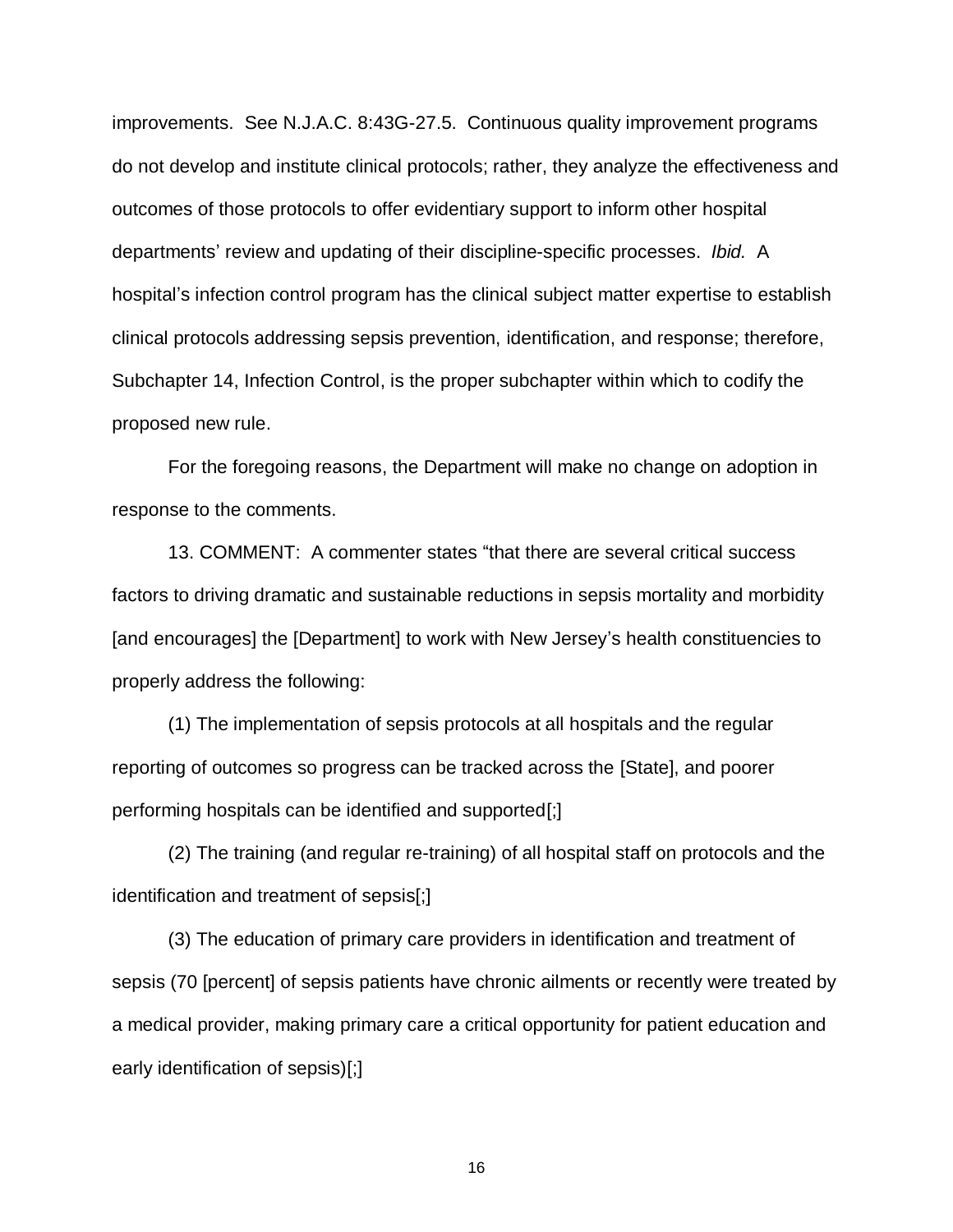(4) The training of first responders to identify sepsis (nearly one half of sepsis cases travel in an ambulance, creating a life-saving opportunity for early diagnosis and expedited transition to the hospital emergency team)[;]

(5) The education of care transition providers (home health, skilled nursing, rehabilitation and others) to identify and treat or refer sepsis patients to urgent medical care[; and]

(6) The education of the … public to identify sepsis as a medical emergency (as many as 92 [percent] of sepsis cases originate in the community making early patient identification a key to rapid treatment)." (3)

14. COMMENT: A commenter recommends that, in "addition to concerns with hospital treatment of sepsis, … skilled nursing facilities [that] take patients with sepsis have a specific protocol for them." (10)

15. COMMENT: A commenter recommends that the Department add to the proposed new rule a requirement that hospitals educate "consumers and patients about the warning signs of sepsis upon admission and discharge. According to the NJHA Sepsis Learning Collaborative, 60 [percent] of New Jersey hospitals do not provide patients with sepsis education prior to discharge. Because as many as 92 [percent] of sepsis cases start in the community, educating consumers to act quickly to seek medical care is essential. Even in an inpatient setting, a family member or caregiver can be a crucial partner with nursing staff in looking for early signs of sepsis." (8)

16. COMMENT: A commenter recommends the deletion of proposed new N.J.A.C. 8:43G-14.9(c), at which "the Department lists categories of clinical staff who should receive training, for example clinical practitioners, registered professional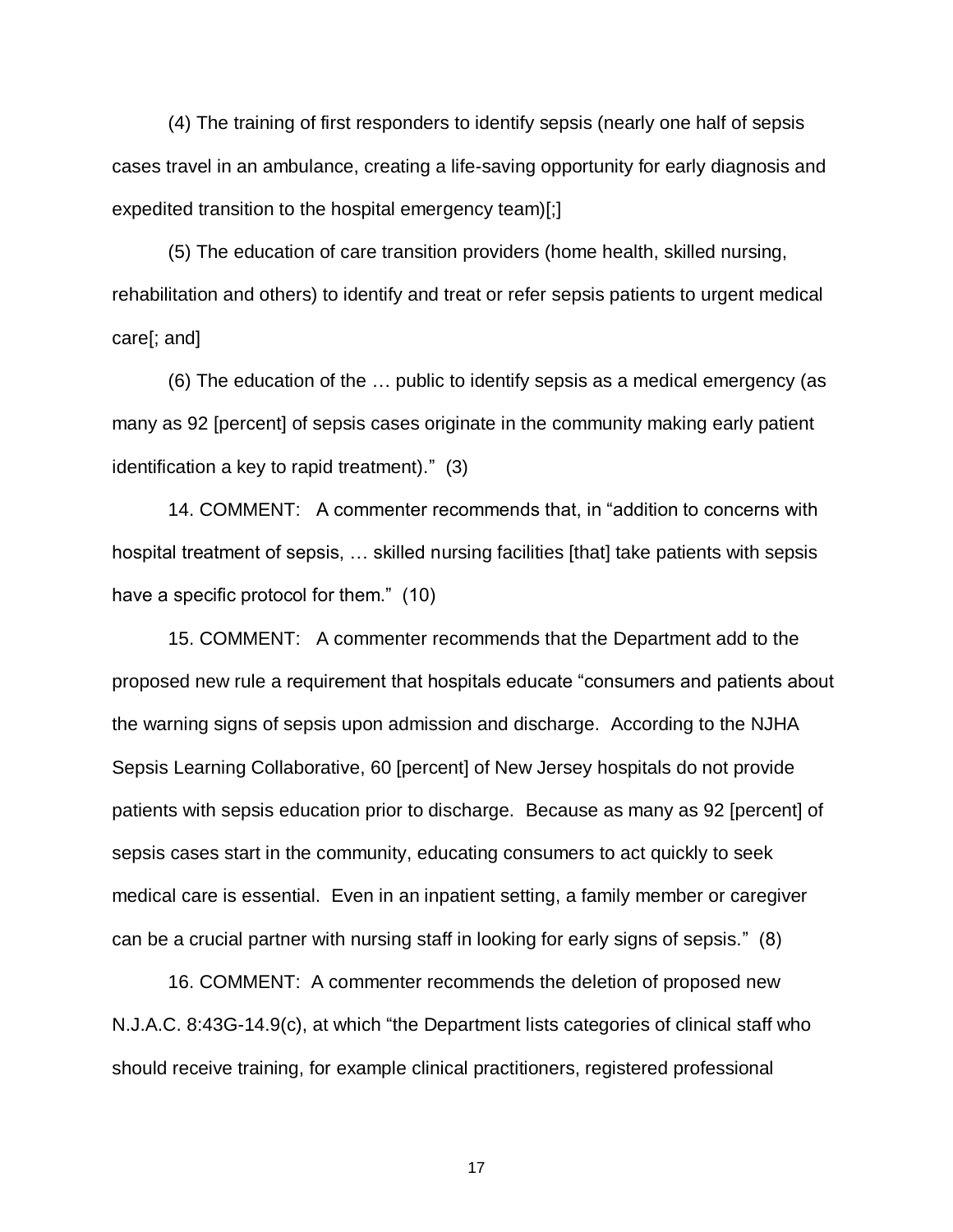nurses, etc. [This] language should not be so prescriptive and believes that *all*  healthcare professionals should be educated on the identification of patients at risk for or who have developed sepsis …."

The commenter states that proposed new N.J.A.C. 8:43G-14.9(e) would require "hospitals to establish, maintain[,] and make available to the Department a record identifying staff who need to be trained and staff who have been trained. This is needlessly burdensome to hospitals, who may have a thousand or more staff, and we are unsure as to what the Department would do with all of these records. Hospital-wide staff education is already covered in [existing N.J.A.C.] 8:43G-5.7 and 5.9. [Existing N.J.A.C.] 8:43G-5.9(b)5 covers education on statutory requirements and … (b)6 covers areas identified by quality assurance programs. Additionally, [existing N.J.A.C.] 8:43G-5.9(c) already requires 'Implementation of the plan shall include records of attendance for each program and composite records of participation for each staff member.'" (4)

17. COMMENT: A commenter suggests "strengthening the rule in the following ways[:]

The Department … should require hospitals to provide training records on an annual basis, rather than upon request by the Department. This should include the curricula content and the name and qualifications of the trainer. The Department should have the authority to cite and fine the hospital for failing to provide these records in a timely manner ….

The Department should review the content of the curricula to ensure that the hospitals are following best practices and the latest guidelines provided by the entities listed above." (9)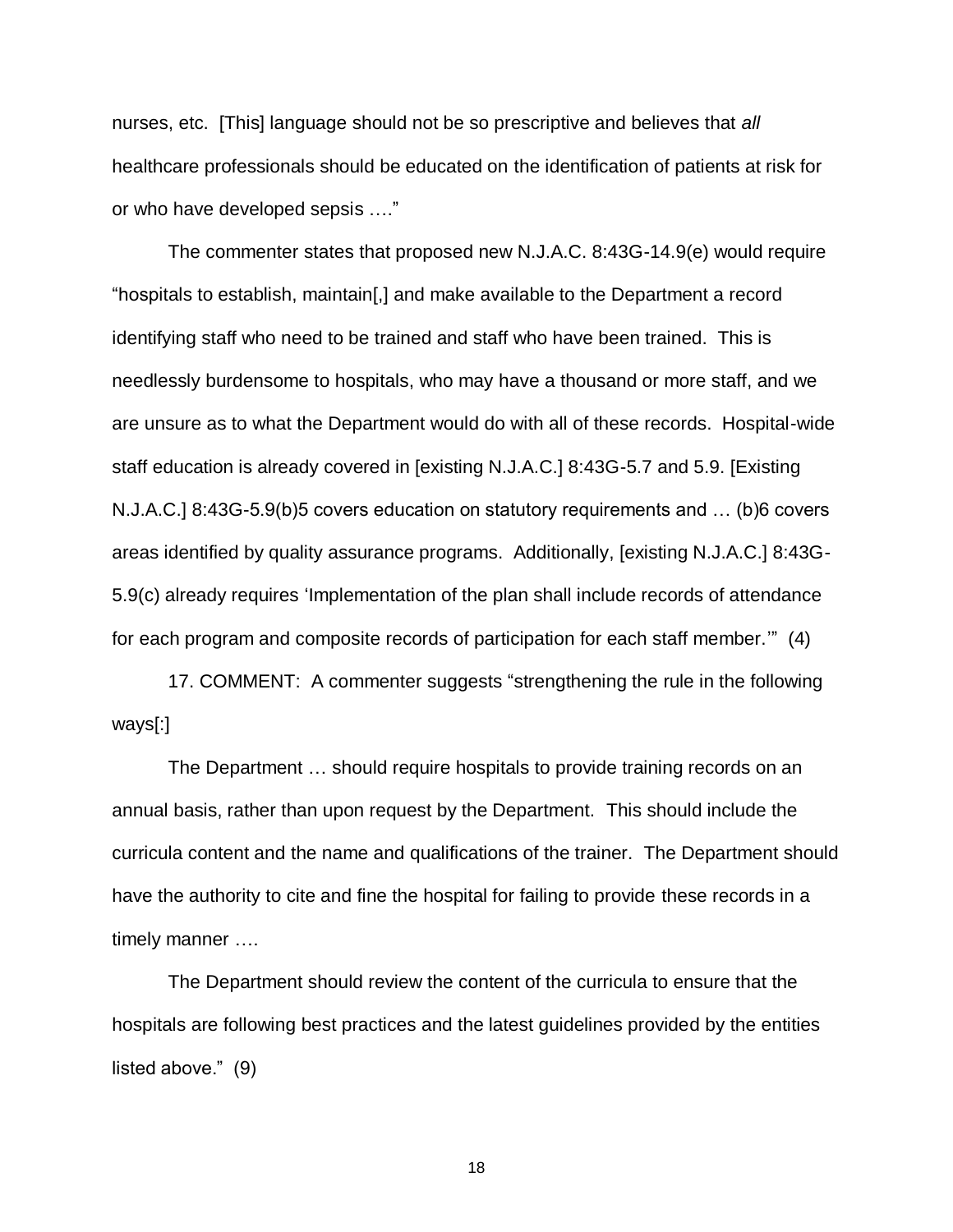RESPONSE TO COMMENTS 13 THROUGH 17: Proposed new N.J.A.C. 8:43G-14.9(c) would identify by position title the minimum staff to whom hospitals would have to provide sepsis protocol training. It would not prohibit hospitals from either offering the opportunity to, or requiring, other or all healthcare professionals at a facility to receive the training. The Department acknowledges that facilities need flexibility in establishing clinical protocols that may change rapidly as the science changes. A hospital's internal procedures for the development of clinical protocols and training curricula are matters that are properly within the hospital's control in its exercise of clinical and business judgment. The Department can review curricula as pertinent to Department investigations or surveys.

As with respect to other types of training records that N.J.A.C. 8:43G requires hospitals to maintain, the proposed new rule would require hospitals to make sepsis protocol training records available to the Department upon request, as may be pertinent to Department investigations or surveys. Existing rules at N.J.A.C. 8:43E-3.4 establish civil monetary penalties for licensed health care facilities' noncompliance with Department rules; thus, additional rulemaking to establish sanctions for noncompliance would be redundant.

The Department declines to mandate by rule that hospitals provide sepsis awareness training for all hospital patients upon discharge, but does not prohibit or discourage this activity as both a recommended practice and a beneficial service to the community. Existing N.J.A.C. 8:43G-11.5 requires hospitals to engage in discharge planning that is appropriate to each patient's needs, and to give patients, and/or their caregivers, written instructions for follow-up care. Depending on patient-specific factors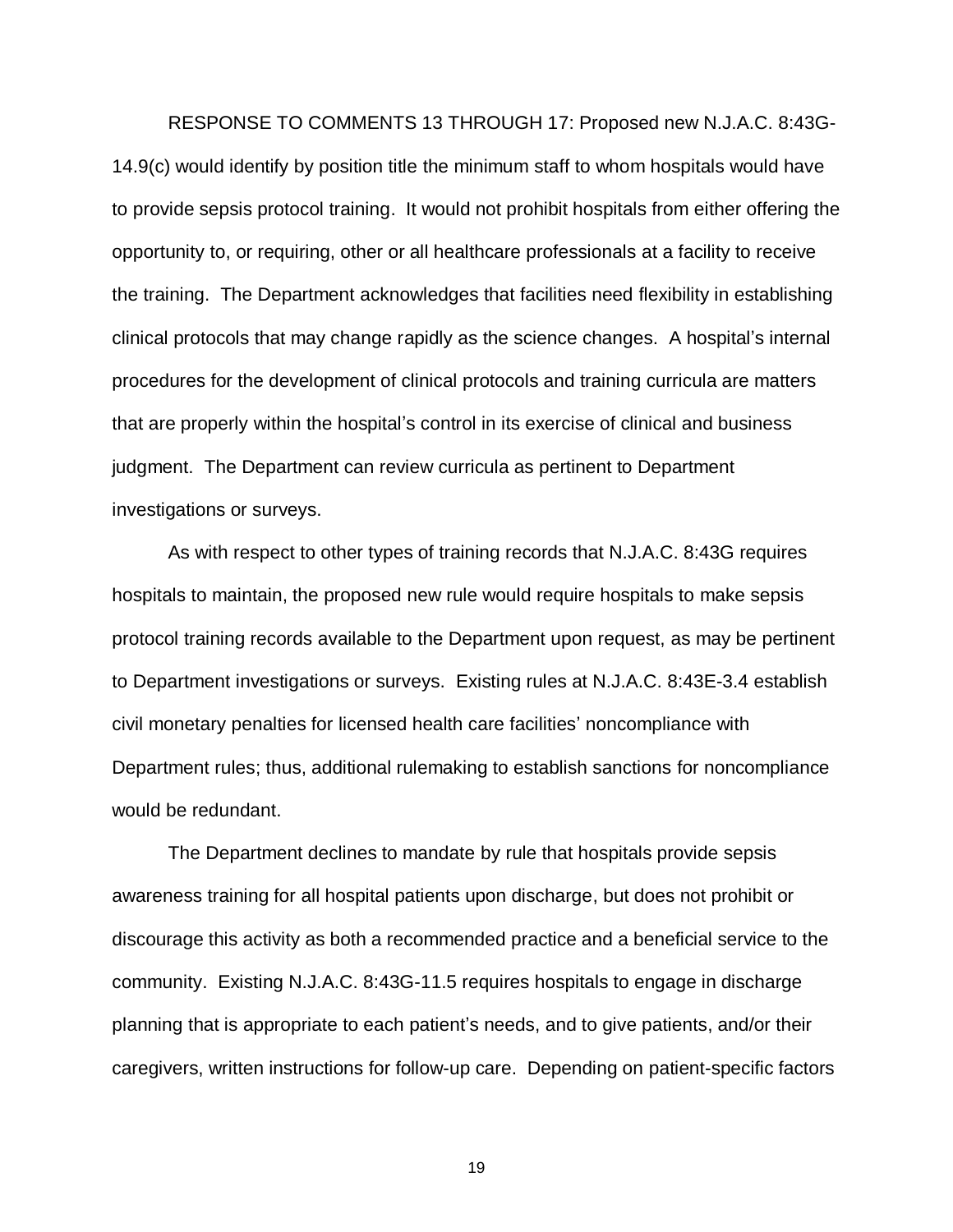such as diagnoses and comorbidities upon admission and at discharge, hospitals, in the exercise of clinical and business judgment, might determine that alerting patients who are at risk of post-discharge sepsis, and their caregivers, to sepsis warning signs and indicators should be part of hospitals' discharge instructions.

The Department anticipates engaging in ongoing evaluation of the effectiveness of the proposed new rule over time in reducing sepsis morbidity and mortality rates in hospitals, with a view toward, among other matters, the appropriateness of expanding the applicability of the rule to other types of licensed health care facilities. The Department declines to expand the applicability of the rule to other types of licensed health care facilities until it has had the opportunity to conduct this evaluation.

The Department acknowledges the recommendation that it should work with other agencies, providers, and the public, to offer sepsis awareness programming.

For the foregoing reasons, the Department will make no change on adoption in response to the comments.

18. COMMENT: A commenter recommends that the Department revise proposed new N.J.A.C. 8:43G-14.9(f)2 and 3 because "they are not appropriate references for the management of patients with sepsis. Rather, the following references to peer-reviewed clinical practice guidelines, specifically those developed by the *Surviving Sepsis Campaign,* Society of Critical Care Medicine and the American College of Critical Care Medicine, should be added, as they are the most current guidelines at any given time: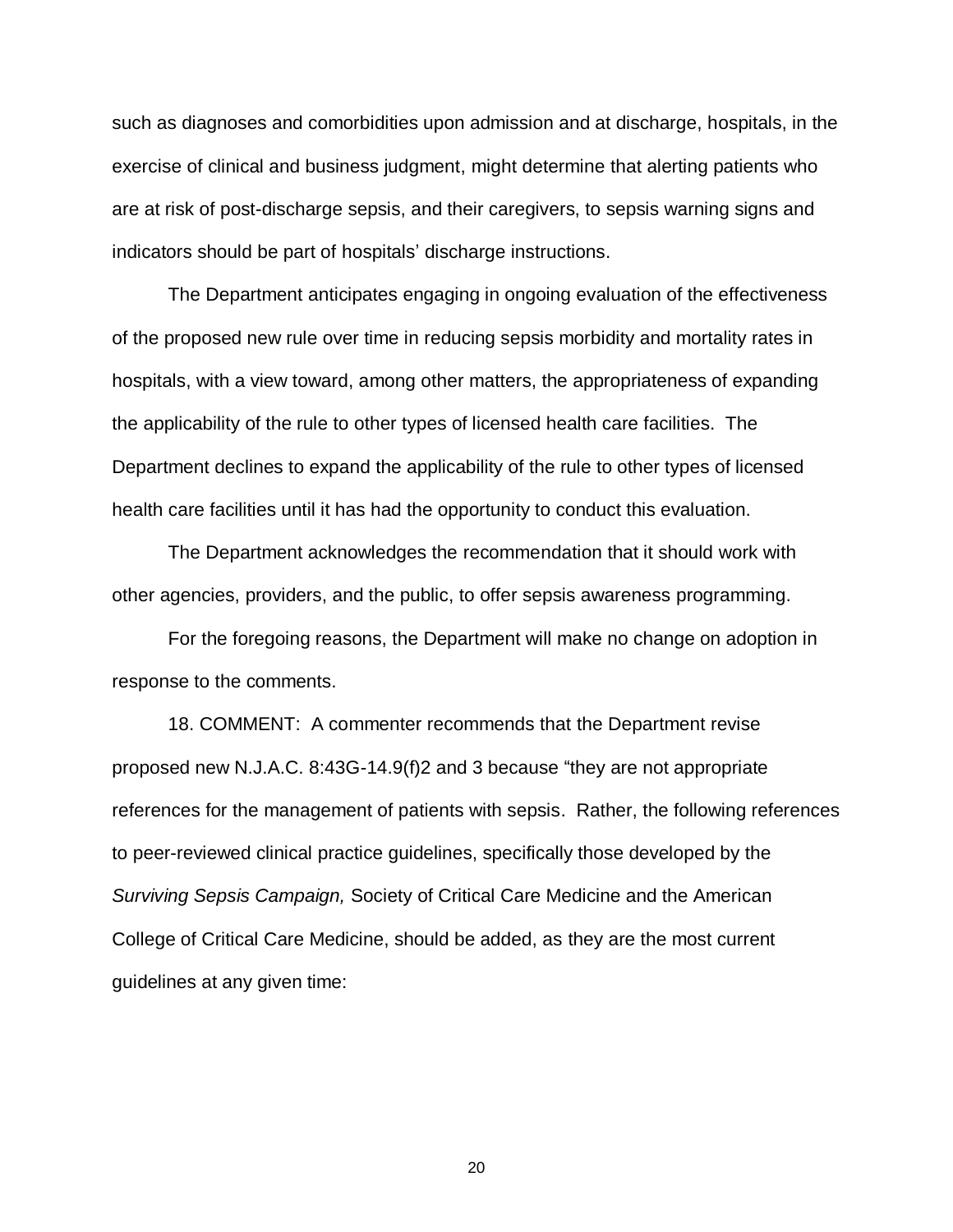Surviving Sepsis Campaign: International Guidelines for Management of Severe Sepsis and Septic Shock: 2016. *Crit Care Med* 2017; 45(3): 486-552.

# [http://www.survivingsepsis.org/Guidelines/Pages/default.aspx.](http://www.survivingsepsis.org/Guidelines/Pages/default.aspx)

American College of Critical Care Medicine Clinical Practice Parameters for Hemodynamic Support of Pediatric and Neonatal Septic Shock. *Crit Care Med* 2017; 45(6):1061–1093.

# [http://journals.lww.com/ccmjournal/Fulltext/2017/06000/American\\_College\\_of\\_Critical\\_](http://journals.lww.com/ccmjournal/Fulltext/2017/06000/American_College_of_Critical_Care_Medicine.18.aspx) [Care\\_Medicine.18.aspx.](http://journals.lww.com/ccmjournal/Fulltext/2017/06000/American_College_of_Critical_Care_Medicine.18.aspx) (4)

RESPONSE: Proposed new N.J.A.C. 8:43G-14.9(f) would not mandate adherence to specific published guidelines or protocols. Rather, it would refer hospitals to the entities identified therein as resources that develop, make available, and periodically update, evidence-based sepsis guidelines that hospitals might elect to consider in the development of their own protocols. Moreover, proposed new N.J.A.C. 8:43G-14.9(f) would not prohibit hospitals from considering evidence-based guidelines that other resource entities make available. Therefore, the Department will make no change on adoption in response to the comment.

19. COMMENT: A commenter "understands the Department's desire to ensure that hospitals are addressing the ever-changing sepsis identification and treatment guidelines and appreciate[s] the Department's recognition that mandating a particular protocol for adherence could hamper the industry.

Given that 'medical understanding of the diagnosis, path, and treatment of sepsis is continually evolving,' 49 N.J.R. [1653(a),] 1654, [the commenter seeks] to ensure that the Department's proposal will provide hospitals with the latitude to adopt its clinical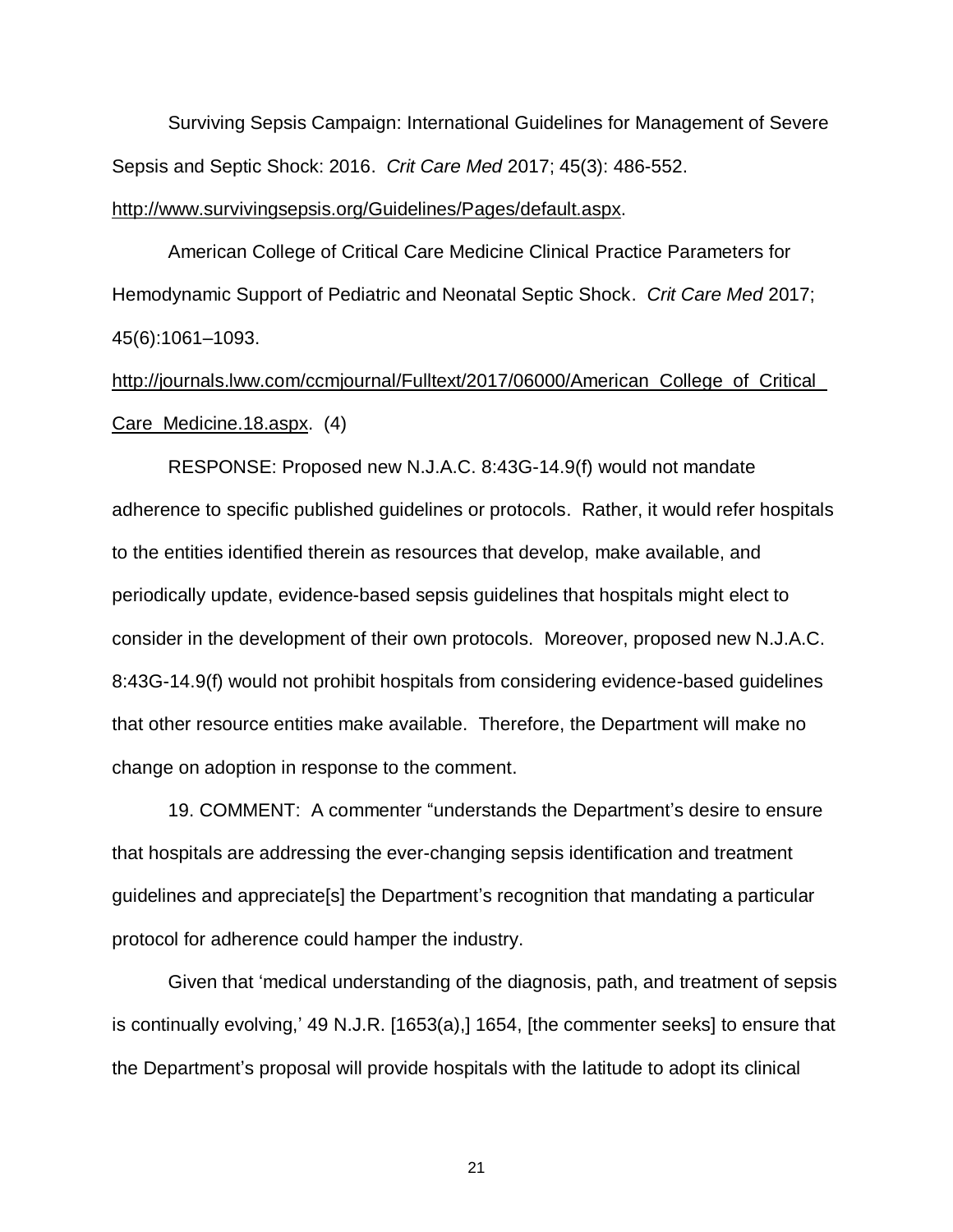processes based on best practices and emerging clinical research. Specifically, [the commenter requests] that the Department provide guidance allowing hospitals to quickly adopt changes to best practices in this space by updating order sets, process flows and algorithms, for example, instead of undertaking the onerous process of updating protocol or policy documents.

Flexibility to adapt within this emerging field is crucial, and, to be sure, requires hospitals and health systems to evaluate peer-reviewed research as it becomes available, and not rely on anecdotes from individual practitioners and group practices. Hospitals and health systems require certain levels of autonomy in selecting which protocol and processes to implement within their own facility or facilities. Additionally, … the process [that] facilities must undertake to amend hospital protocols or policies is laborious and, at best, takes months to implement. In order to update these documents, a group or committee must draft updated documents, research and apply references to clinical best practices, refer to various internal departments — such as medical staff, surgical groups, and nursing — for review and finally comply with any medical executive committee requirements before the policy or protocol is adopted, circulated and implemented hospital-wide.

[Flexibility] is particularly important for certain population-specific variations, such as perinatal or pediatric populations, as these are emerging areas of research and until recently there has been little to no evidence-based research on indications and treatment. Even the three entities[, to which] the Department [refers] at N.J.A.C. 8:43G-14.9(f), have not, to date, issued guidelines in these areas. As accepted standards become available and evolve in this field [the commenter seeks] to be able to respond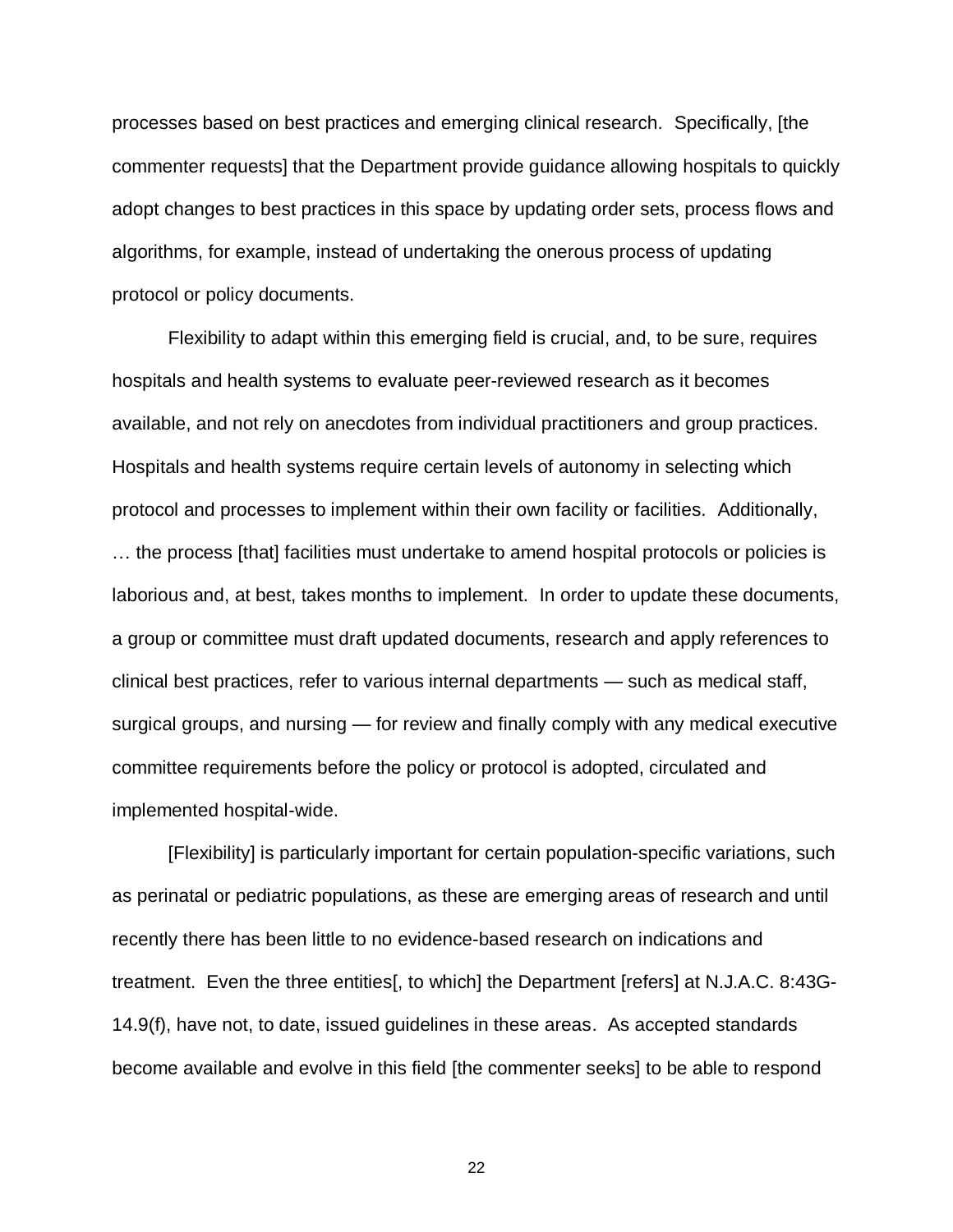to the evolution through a more nimble approach than the policy and protocol process currently allows. [The commenter] requests additional flexibility in responding to an ever-emerging field of medicine." (5)

20. COMMENT: A commenter suggests that the Department "[strengthen] the rule" by requiring "[frontline] clinical workers with the appropriate education and experience [to] be included in hospital-based committees that meet to review, evaluate[,] and update the evidence-based protocols. These clinical staff should have input into the development, implementation, and evaluation of the training programs. Where represented by collective bargaining agents, the union shall name a representative to the committee to represent the frontline workers." (9)

RESPONSE TO COMMENTS 19 AND 20: Proposed new N.J.A.C. 8:43G-14.9(a) would require hospitals to establish, implement, and periodically update, evidencebased protocols for the early identification and treatment of patients with sepsis and septic shock. A hospital's internal procedures and decision-making processes for establishing and updating protocols and training curricula, such as the formation of committees, the identification of staff who might serve on such committees, and the inclusion or exclusion of collective bargaining representatives from participation on those committees, are appropriately matters within the hospital's discretion and control in the exercise of clinical and business judgment, and/or might be determinable by reference to the terms of hospital or industry-specific collective bargaining agreements. The Department declines to specify by rule the processes by which hospitals would establish their sepsis protocols and training curricula.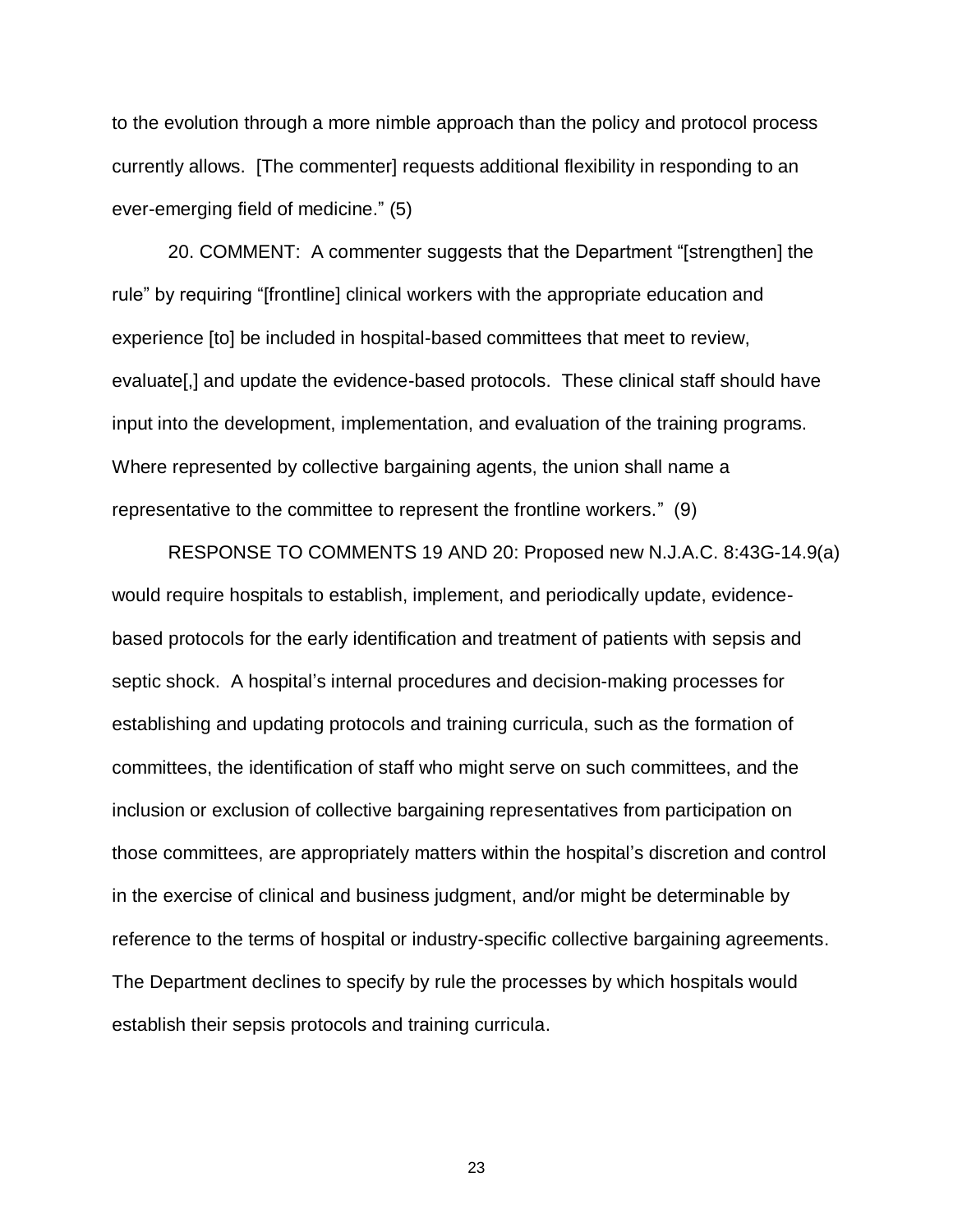It might be that a hospital determines to establish a protocol that requires adherence to, and/or "incorporates by reference," whichever "order set, process flow, and/or algorithm" is then extant facility-wide, "as amended and supplemented," in accordance with whatever process a hospital establishes to maintain the responsiveness of these order sets, process flows, and/or algorithms, to the medical and scientific communities' evolving understanding of evidence-based best practices in the early identification and treatment of sepsis. This approach would be compliant with proposed new N.J.A.C. 8:43G-14.9(a), provided the order sets, process flows, and/or algorithms that a protocol incorporates by reference, as amended and supplemented, would address the minimum content requirements at proposed new N.J.A.C. 8:43G-14.9(b).

For the foregoing reasons, the Department will make no change on adoption in response to the comments.

21. COMMENT: A commenter "understands that the Department will receive comments urging the Department to require public reporting by hospitals to the Department of sepsis mortality rates." The commenter "supports the reporting of quality metrics when performed in a meaningful way that provides useful information to patients and health care consumers. Related to sepsis reporting, CMS requires hospitals to submit data on sepsis bundle compliance, which will then be publicly reported by CMS on the Hospital Compare website. The sepsis data required by CMS is extensive … and … further evaluation of this publicly available data, including an evaluation of whether the Department can utilize this existing data to assist in any transparency and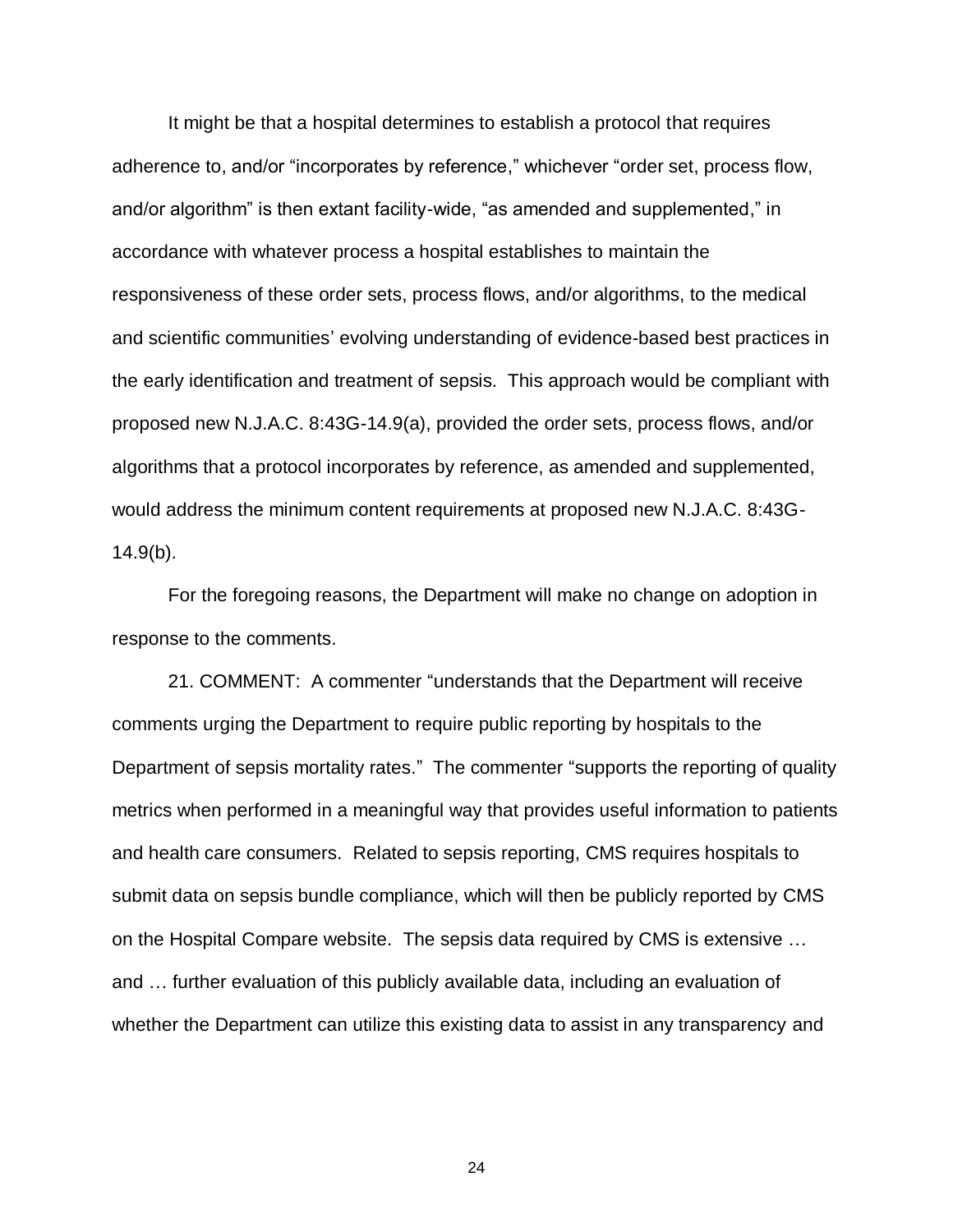education efforts, is required before any further reporting requirements are imposed on hospitals." (5)

22. COMMENT: A commenter makes the following "suggestions to make [proposed new N.J.A.C. 8:43G-14.9] stronger and therefore more likely to improve sepsis survival[:]"

The commenter suggests that the Department should revise proposed new N.J.A.C. 8:43G-14.9 "to indicate that the Department of Health will annually collect and report compliance to sepsis protocols using a common measurement to allow comparison between individual hospitals. As … proposed, each hospital may set its own sepsis protocols. If all hospitals use their own versions with varying definitions and goals for timing treatment, it will be unclear whether hospitals are keeping up with the most recent science for evidence-based treatment. Additionally, if different definitions and exclusions are used by hospitals, it will be impossible to measure a uniform set of compliance and data will be meaningless in identifying high performers and outliers. The [Department] should collect and report compliance to sepsis protocols using a common measurement, such as the CMS Severe Sepsis and Septic Shock: Management Bundle protocols."

The commenter suggests that the Department should revise proposed new N.J.A.C. 8:43G-14.9 to require "hospitals to report sepsis mortality rates on a regular basis to the Department," and the rule should state and require that "the Department will publicly release sepsis mortality data, as defined by the Department …, by brick and mortar [hospitals]. This public data will be updated at least annually, reflecting the previous 12 months' rates, and will indicate the rate of change from the previous year.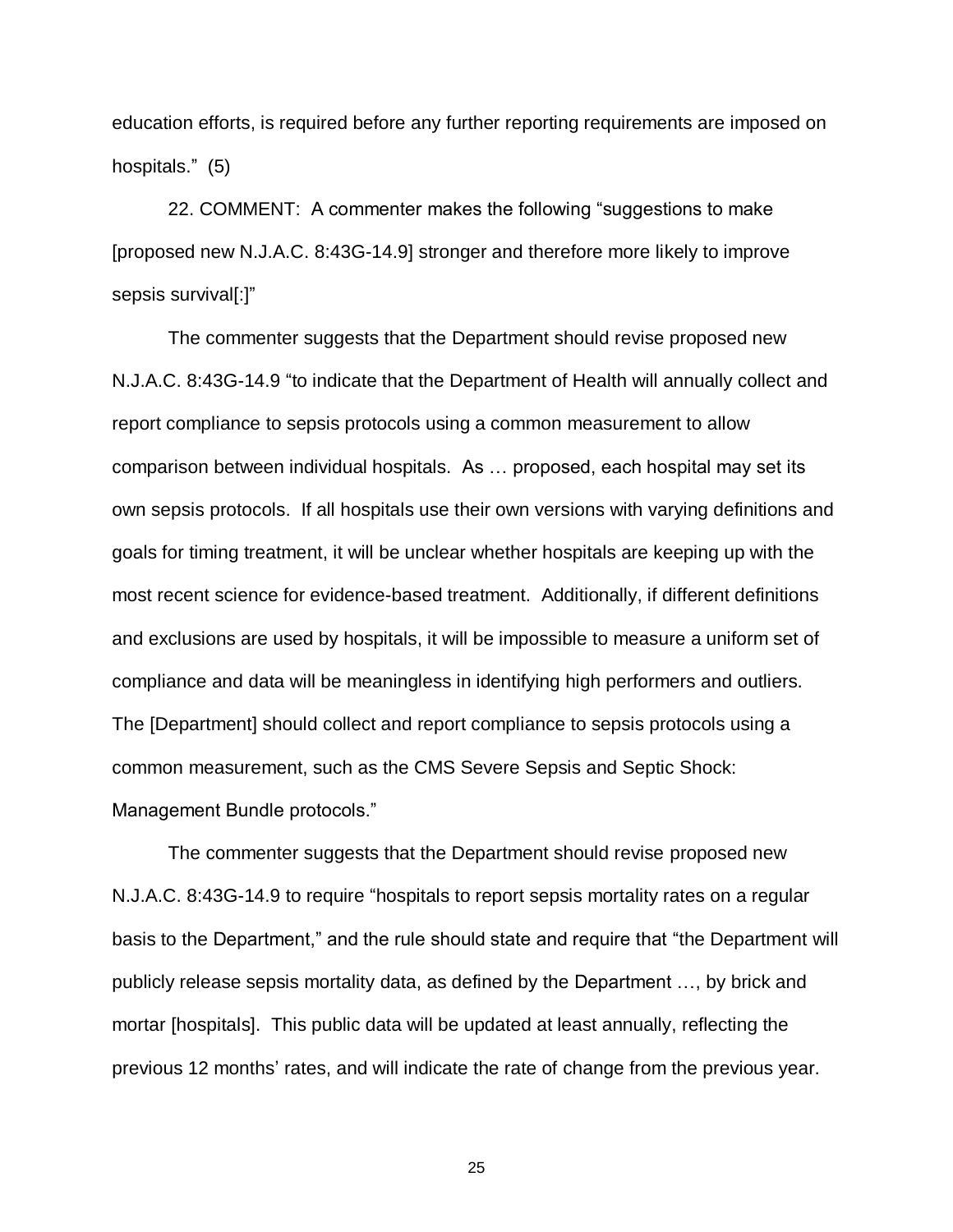Although the internal reporting of bundle protocol compliance (process measure) and sepsis mortality rates collected by [the] NJHA's Collaborative may be helpful for hospitals, it is not helpful for consumers who want to know the safety in their local hospital, or for plans and purchasers who have a financial interest in promoting the safest care and avoiding the expense of caring for highly compromised sepsis survivors. The [commenter] recommends outcome reporting for sepsis survival rates [because evidence indicates that] transparency of outcomes drives improvement in care. This concept is already in place in New York State where hospitals are required to submit data annually to permit [that state's Department of Health] to develop risk-adjusted sepsis mortality rates."

The commenter suggests that the Department should revise proposed new N.J.A.C. 8:43G-14.9 to "require hospitals to report sepsis mortality rates to their Patient and Family Advisory Councils. The model conducted by [a certain entity] could be implemented in New Jersey: [the entity] convened [its] eleven patient advisory councils to review their sepsis data and problem solve with the quality and infection control staff and to launch a community partnership effort based on transparency to raise awareness of sepsis." (8)

RESPONSE TO COMMENTS 21 AND 22: Hospitals routinely submit sepsisrelated datasets to CMS. The Center for Health Statistics of the Department analyzes data from CMS and the National Center for Health Statistics of the Centers for Disease Control and Prevention of the United States Department of Health and Human Services, in combination with data from other sources, such as vital records (birth and death certificates), to issue State-level indicator reports on sepsis and other leading causes of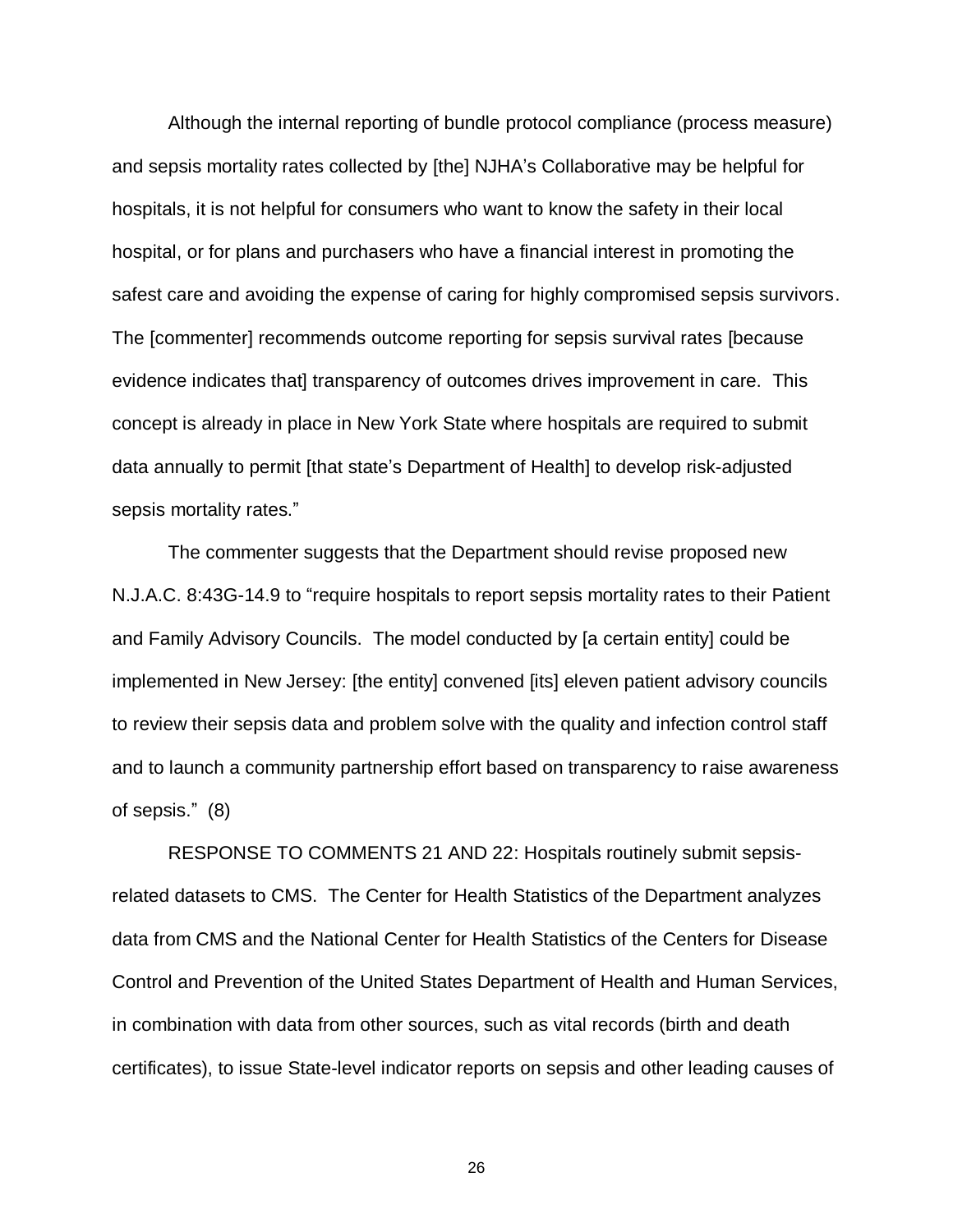death. See NJ Sepsis Report, described above in response to another comment, and the other NJSHAD System indicator reports for leading causes of death in New Jersey at [www.nj.gov/health/shad.](http://www.nj.gov/health/shad)

Following the adoption of the proposed new rule, hospitals would implement protocols and training curricula based upon evidence-based clinical guidelines, which are subject to continual updating as the science of identifying and treating sepsis evolves. As these protocols are likely to vary until a scientific and medical consensus emerges as to best practices for sepsis identification, prevention, and treatment, it would be premature for the Department to establish mandatory hospital reporting datasets that would be in addition to the existing datasets that hospitals report to CMS, and the existing data that the Department retrieves from vital records and other sources.

The Department plans to engage in ongoing evaluation of the effectiveness of the proposed new rule over time in reducing sepsis morbidity and mortality rates in hospitals, with a view toward, among other matters: (1) the appropriateness of requiring hospitals to report data to the Department relating to sepsis prevention and treatment quality measures, in addition to the data they report to CMS, depending on if and when the medical and scientific communities achieve consensus as to universally accepted sepsis prevention and treatment quality measures; and/or (2) including sepsis morbidity and mortality data as a quality indicator within the Department's annual Hospital Performance Report (also colloquially known as the "hospital report card"). See [http://nj.gov/health/healthcarequality/health-care-professionals/hospital-performance](http://nj.gov/health/healthcarequality/health-care-professionals/hospital-performance-report/)[report.](http://nj.gov/health/healthcarequality/health-care-professionals/hospital-performance-report/)